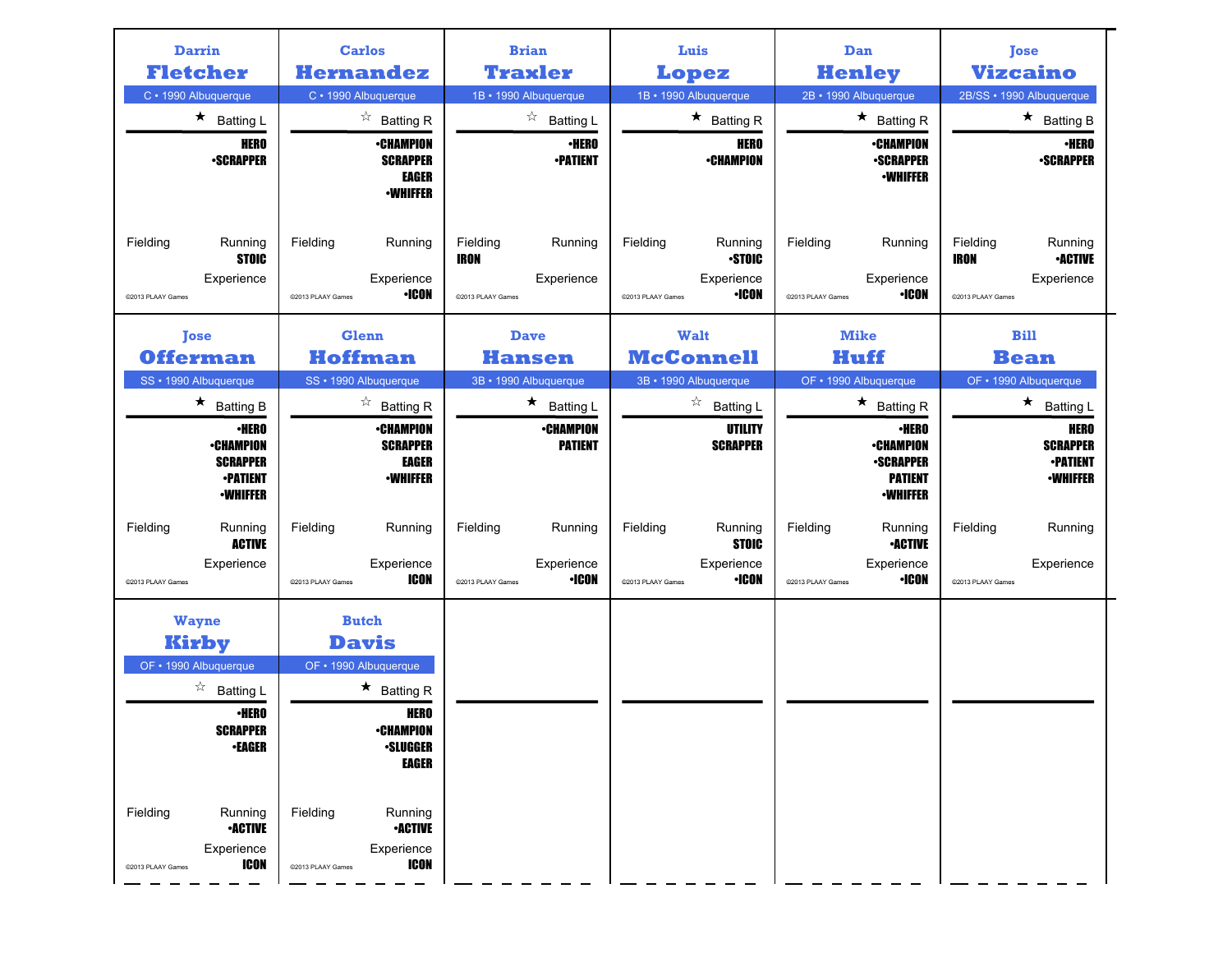|                                                                                                                                                                                                                                                          |                                                                                                                                                                                                                                                                        | <b>Jeff</b>                                                        |                                                                          | <b>Mike</b>                                                        |                                                                          |                                               | <b>Terry</b>                                                                    |                                                     | Jim                                                                             |
|----------------------------------------------------------------------------------------------------------------------------------------------------------------------------------------------------------------------------------------------------------|------------------------------------------------------------------------------------------------------------------------------------------------------------------------------------------------------------------------------------------------------------------------|--------------------------------------------------------------------|--------------------------------------------------------------------------|--------------------------------------------------------------------|--------------------------------------------------------------------------|-----------------------------------------------|---------------------------------------------------------------------------------|-----------------------------------------------------|---------------------------------------------------------------------------------|
|                                                                                                                                                                                                                                                          |                                                                                                                                                                                                                                                                        | <b>Bittiger</b>                                                    |                                                                          | <b>Maddux</b>                                                      |                                                                          |                                               | <b>Wells</b>                                                                    |                                                     | <b>Neidlinger</b>                                                               |
|                                                                                                                                                                                                                                                          |                                                                                                                                                                                                                                                                        | SP · 1990 Albuquerque                                              |                                                                          | SP · 1990 Albuquerque                                              |                                                                          |                                               | SP · 1990 Albuquerque                                                           |                                                     | SP • 1990 Albuquerque                                                           |
|                                                                                                                                                                                                                                                          |                                                                                                                                                                                                                                                                        | Pitching R $\star$ Batting R                                       |                                                                          | Pitching R $\star$ Batting L                                       |                                                                          |                                               | Pitching L ★ Batting L                                                          | Pitching R $\star$                                  | <b>Batting B</b>                                                                |
|                                                                                                                                                                                                                                                          |                                                                                                                                                                                                                                                                        | <b>FLASH</b><br><b>CONTROL</b>                                     | <b>SAD SACK</b><br>UTILITY<br><b>SCRAPPER</b><br>EAGER<br><b>WHIFFER</b> | <b>FLASH</b><br><b>CONTROL</b>                                     | <b>SAD SACK</b><br>UTILITY<br><b>SCRAPPER</b><br>EAGER<br><b>WHIFFER</b> | <b>WORKMAN</b><br><b>FLASH</b><br><b>WILD</b> | <b>SAD SACK</b><br>UTILITY<br><b>SCRAPPER</b><br>EAGER<br><b>WHIFFER</b>        | <b>WORKMAN-</b><br><b>FLASH</b> •<br><b>CONTROL</b> | <b>SAD SACK</b><br>UTILITY<br><b>SCRAPPER</b><br><b>EAGER</b><br><b>WHIFFER</b> |
|                                                                                                                                                                                                                                                          |                                                                                                                                                                                                                                                                        | Fielding<br>@2013 PLAAY Games                                      | Running<br><b>STOIC</b><br>Experience<br>ICON                            | Fielding<br>@2013 PLAAY Games                                      | Running<br><b>STOIC</b><br>Experience<br>ICON                            | Fielding<br>@2013 PLAAY Games                 | Running<br><b>STOIC</b><br>Experience<br><b>•ICON</b>                           | Fielding<br>IRON<br>@2013 PLAAY Games               | Running<br><b>STOIC</b><br>Experience<br>•ICON                                  |
| <b>Jeff</b>                                                                                                                                                                                                                                              | <b>Steve</b>                                                                                                                                                                                                                                                           | <b>Morris</b>                                                      |                                                                          | Greg                                                               |                                                                          |                                               | <b>Darren</b>                                                                   |                                                     | <b>Dave</b>                                                                     |
| <b>Hartsock</b>                                                                                                                                                                                                                                          | <b>Davis</b>                                                                                                                                                                                                                                                           | <b>Madden</b>                                                      |                                                                          | <b>Mayberry</b>                                                    |                                                                          |                                               | <b>Holmes</b>                                                                   |                                                     | <b>Walsh</b>                                                                    |
| SP · 1990 Albuquerque<br>Pitching R $\star$ Batting R                                                                                                                                                                                                    | RP • 1990 Albuquerque<br>Pitching L $\overrightarrow{x}$ Batting L                                                                                                                                                                                                     | RP • 1990 Albuquerque<br>Pitching L $\overrightarrow{2}$ Batting L |                                                                          | RP · 1990 Albuquerque<br>Pitching R $\overrightarrow{x}$ Batting R |                                                                          |                                               | CL · 1990 Albuquerque<br>Pitching R $\overrightarrow{x}$ Batting R              | Pitching L $\vec{X}$                                | RP • 1990 Albuquerque<br><b>Batting L</b>                                       |
| <b>STRUGGLER</b><br><b>SAD SACK</b><br><b>UTILITY</b><br><b>FLASH</b> •<br><b>WILD</b><br><b>SCRAPPER</b><br><b>EAGER</b><br><b>WHIFFER</b>                                                                                                              | <b>WORKMAN</b><br><b>SAD SACK</b><br><b>FLASH</b> •<br>UTILITY<br><b>CONTROL</b><br><b>SCRAPPER</b><br><b>EAGER</b><br><b>WHIFFER</b>                                                                                                                                  | <b>WORKMAN</b><br>FLASH<br><b>WILD</b>                             | <b>SAD SACK</b><br>UTILITY<br><b>SCRAPPER</b><br>EAGER<br><b>WHIFFER</b> | <b>STRUGGLER</b><br><b>FLASH</b> •<br><b>CONTROL</b>               | <b>SAD SACK</b><br>UTILITY<br><b>SCRAPPER</b><br>EAGER<br><b>WHIFFER</b> | <b>STAR</b><br><b>FLASH</b><br><b>CONTROL</b> | <b>SAD SACK</b><br><b>UTILITY</b><br><b>SCRAPPER</b><br>EAGER<br><b>WHIFFER</b> | ACE-<br><b>FLASH</b>                                | <b>SAD SACK</b><br>UTILITY<br><b>SCRAPPER</b><br><b>EAGER</b><br><b>WHIFFER</b> |
| Fielding<br>Running<br><b>STOIC</b>                                                                                                                                                                                                                      | Fielding<br>Running<br><b>STOIC</b>                                                                                                                                                                                                                                    | Fielding                                                           | Running<br><b>STOIC</b>                                                  | Fielding                                                           | Running<br><b>STOIC</b>                                                  | Fielding                                      | Running<br><b>STOIC</b>                                                         | Fielding                                            | Running<br><b>STOIC</b>                                                         |
| Experience<br>@2013 PLAAY Games                                                                                                                                                                                                                          | Experience<br>ICON<br>@2013 PLAAY Games                                                                                                                                                                                                                                | @2013 PLAAY Games                                                  | Experience<br>ICON                                                       | @2013 PLAAY Games                                                  | Experience<br><b>•ICON</b>                                               | @2013 PLAAY Games                             | Experience<br><b>•ICON</b>                                                      | @2013 PLAAY Games                                   | Experience<br><b>ICON</b>                                                       |
| <b>Mike</b><br><b>Munoz</b><br>RP · 1990 Albuquerque<br>Pitching L $\overrightarrow{x}$ Batting L<br><b>FLASH</b> •<br><b>SAD SACK</b><br><b>CONTROL</b><br>UTILITY<br><b>SCRAPPER</b><br>EAGER<br><b>WHIFFER</b><br>Fielding<br>Running<br><b>STOIC</b> | <b>Mike</b><br><b>Christopher</b><br>RP · 1990 Albuquerque<br>Pitching R $\overrightarrow{x}$ Batting R<br>ACE<br><b>SAD SACK</b><br><b>FLASH</b> •<br>SAD SACK<br><b>CONTROL</b><br><b>SCRAPPER</b><br>EAGER<br><b>WHIFFER</b><br>Fielding<br>Running<br><b>STOIC</b> |                                                                    |                                                                          |                                                                    |                                                                          |                                               |                                                                                 |                                                     |                                                                                 |
| Experience<br>@2013 PLAAY Games                                                                                                                                                                                                                          | Experience<br><b>•ICON</b><br>@2013 PLAAY Games                                                                                                                                                                                                                        |                                                                    |                                                                          |                                                                    |                                                                          |                                               |                                                                                 |                                                     |                                                                                 |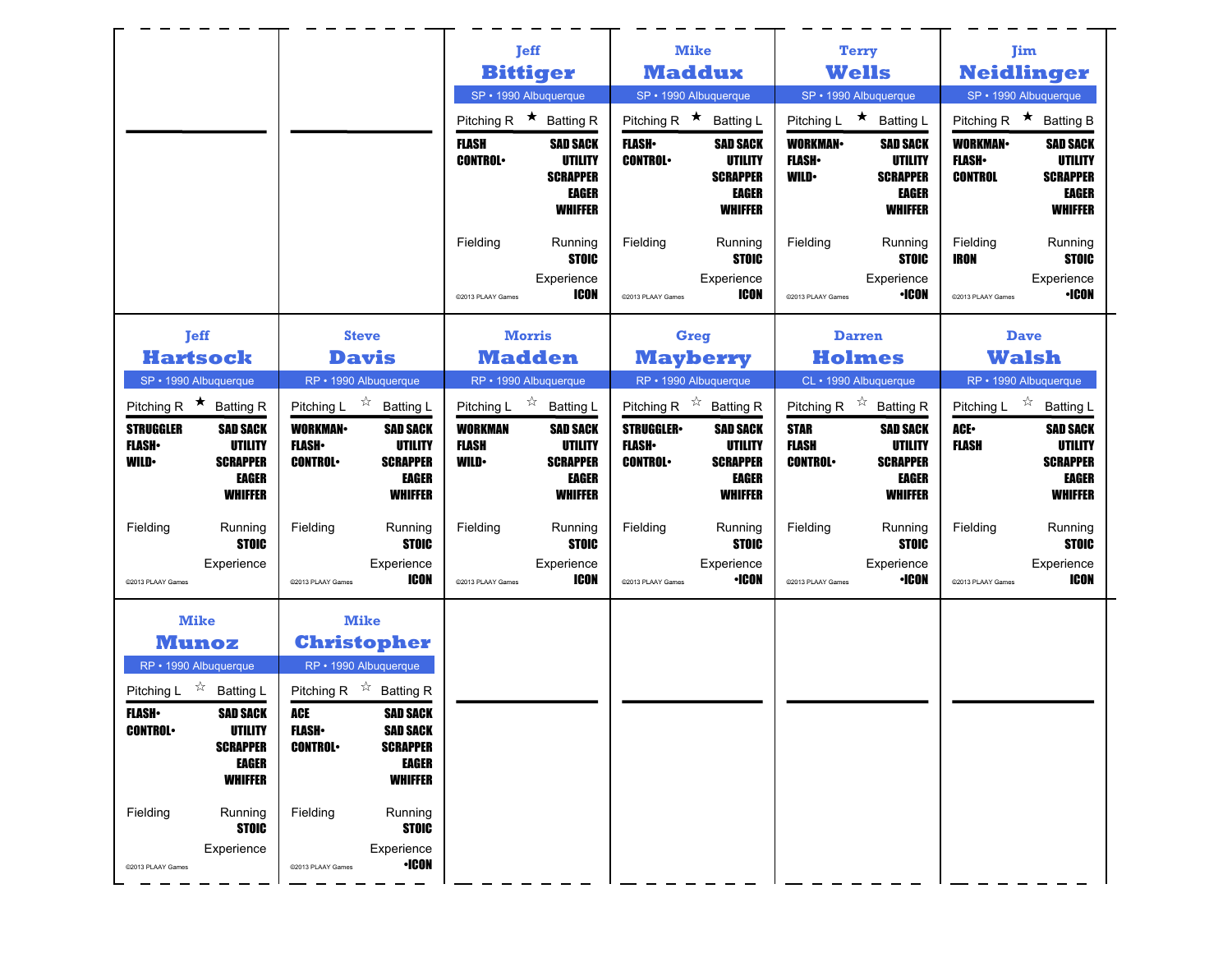| <b>Bill</b><br><b>McGuire</b>                                                                                                                        | <b>Darrell</b><br><b>Miller</b>                                                                                                              | <b>Tino</b><br><b>Martinez</b>                                                                                                                  | Tom<br><b>Dodd</b>                                                                | <b>Todd</b><br><b>Haney</b>                                                              | Omar<br><b>Vizquel</b>                                                  |
|------------------------------------------------------------------------------------------------------------------------------------------------------|----------------------------------------------------------------------------------------------------------------------------------------------|-------------------------------------------------------------------------------------------------------------------------------------------------|-----------------------------------------------------------------------------------|------------------------------------------------------------------------------------------|-------------------------------------------------------------------------|
| C · 1990 Calgary                                                                                                                                     | C · 1990 Calgary                                                                                                                             | 1B · 1990 Calgary                                                                                                                               | 1B · 1990 Calgary                                                                 | 2B · 1990 Calgary                                                                        | SS · 1990 Calgary                                                       |
| $\star$ Batting R                                                                                                                                    | $\overrightarrow{a}$ Batting R                                                                                                               | $\star$ Batting L                                                                                                                               | $\star$ Batting R                                                                 | $\star$ Batting R                                                                        | $\star$ Batting B                                                       |
| <b>·UTILITY</b><br><b>WHIFFER</b>                                                                                                                    | <b>HERO</b><br><b>-SCRAPPER</b><br>EAGER<br><b>-WHIFFER</b>                                                                                  | <b>•CHAMPION</b><br><b>•SLUGGER</b><br><b>•PATIENT</b><br><b>•GOOD EYE</b>                                                                      | <b>HERO</b><br><b>•EAGER</b><br><b>WHIFFER</b>                                    | <b>·HERO</b><br><b>•CHAMPION</b><br><b>SCRAPPER</b><br><b>•EAGER</b><br><b>•GOOD EYE</b> | <b>·UTILITY</b><br><b>SCRAPPER</b><br><b>•EAGER</b><br><b>.GOOD EYE</b> |
| Fielding<br>Running<br><b>STOIC</b>                                                                                                                  | Fielding<br>Running                                                                                                                          | Fielding<br>Running<br>IRON                                                                                                                     | Fielding<br>Running                                                               | Fielding<br>Running                                                                      | Fielding<br>Running                                                     |
| Experience<br><b>+ICON</b><br>@2013 PLAAY Games                                                                                                      | Experience<br>ICON<br>@2013 PLAAY Games                                                                                                      | Experience<br><b>•PROSPECT</b><br>@2013 PLAAY Games                                                                                             | Experience<br>ICON<br>@2013 PLAAY Games                                           | Experience<br>@2013 PLAAY Games                                                          | Experience<br><b>·ICON</b><br>@2013 PLAAY Games                         |
| <b>Teff</b><br><b>Schaefer</b>                                                                                                                       | Ed<br>Jurak                                                                                                                                  | <b>Dave</b><br><b>Cochrane</b>                                                                                                                  | <b>Mario</b><br><b>Diaz</b>                                                       | <b>Casey</b><br><b>Close</b>                                                             | <b>Jim</b><br><b>Weaver</b>                                             |
| SS · 1990 Calgary                                                                                                                                    | 3B · 1990 Calgary                                                                                                                            | 3B · 1990 Calgary                                                                                                                               | 3B · 1990 Calgary                                                                 | OF . 1990 Calgary                                                                        | OF . 1990 Calgary                                                       |
| $\overrightarrow{a}$ Batting R                                                                                                                       | $\star$ Batting R                                                                                                                            | $\overrightarrow{a}$ Batting B                                                                                                                  | $\overrightarrow{a}$ Batting R                                                    | $\star$ Batting R                                                                        | $\star$<br><b>Batting L</b>                                             |
| <b>SCRAPPER</b><br>$-$ GOOD EYE                                                                                                                      | <b>•PATIENT</b><br><b>-WHIFFER</b>                                                                                                           | <b>·HERO</b><br><b>•SLUGGER</b><br><b>•EAGER</b><br><b>WHIFFER</b>                                                                              | <b>·HERO</b><br><b>•CHAMPION</b><br><b>-SCRAPPER</b><br>EAGER<br>$\cdot$ GOOD EYE | <b>·HERO</b><br><b>•EAGER</b><br><b>-WHIFFER</b>                                         | <b>•SCRAPPER</b><br><b>WHIFFER</b>                                      |
| Fielding<br>Running<br><b>•ACTIVE</b>                                                                                                                | Fielding<br>Running                                                                                                                          | Fielding<br>Running<br><b>STOIC</b>                                                                                                             | Fielding<br>Running<br><b>STOIC</b>                                               | Fielding<br>Running                                                                      | Fielding<br>Running<br><b>-ACTIVE</b>                                   |
| Experience<br>ICON<br>@2013 PLAAY Games                                                                                                              | Experience<br><b>ICON</b><br>@2013 PLAAY Games                                                                                               | Experience<br>ICON<br>@2013 PLAAY Games                                                                                                         | Experience<br>ICON<br>@2013 PLAAY Games                                           | Experience<br><b>·ICON</b><br>@2013 PLAAY Games                                          | Experience<br>ICON<br>@2013 PLAAY Games                                 |
| <b>Dave</b><br><b>Brundage</b><br>OF • 1990 Calgary<br>$\star$ Batting L<br><b>•CHAMPION</b><br><b>•SCRAPPER</b><br><b>PATIENT</b><br><b>WHIFFER</b> | <b>Ted</b><br>Williams<br>OF . 1990 Calgary<br>$\overrightarrow{a}$ Batting B<br><b>•HERO</b><br>•HR KING<br><b>EAGER</b><br><b>-WHIFFER</b> | <b>Mickey</b><br><b>Brantley</b><br>OF . 1990 Calgary<br>$\overrightarrow{a}$ Batting R<br><b>·UTILITY</b><br><b>•SCRAPPER</b><br><b>-EAGER</b> |                                                                                   |                                                                                          |                                                                         |
| Fielding<br>Running<br>Experience<br><b>•ICON</b><br>@2013 PLAAY Games                                                                               | Fielding<br>Running<br><b>-ACTIVE</b><br>Experience<br>@2013 PLAAY Games                                                                     | Fielding<br>Running<br>Experience<br><b>•ICON</b><br>@2013 PLAAY Games                                                                          |                                                                                   |                                                                                          |                                                                         |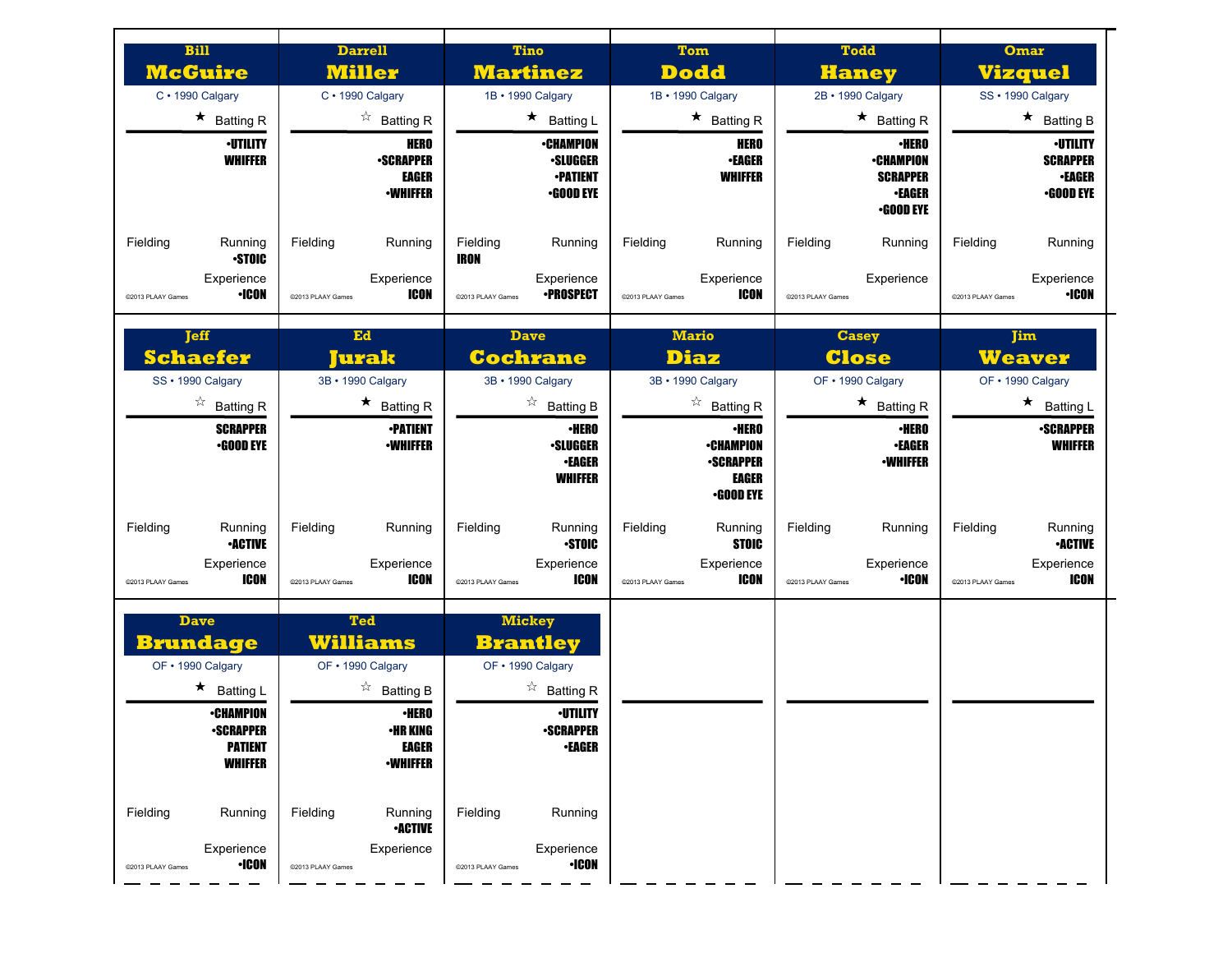|                                                     |                                                | <b>Mike</b>                                                               | <b>Theo</b>                                       | <b>Dave</b>                                                           | <b>Terry</b>                                                            |
|-----------------------------------------------------|------------------------------------------------|---------------------------------------------------------------------------|---------------------------------------------------|-----------------------------------------------------------------------|-------------------------------------------------------------------------|
|                                                     |                                                | <b>Walker</b>                                                             | <b>Shaw</b>                                       | <b>Burba</b>                                                          | <b>Taylor</b>                                                           |
|                                                     |                                                | SP · 1990 Calgary                                                         | SP · 1990 Calgary                                 | SP · 1990 Calgary                                                     | SP · 1990 Calgary                                                       |
|                                                     |                                                | Pitching R $\star$ Batting R                                              | Pitching R $\star$ Batting R                      | Pitching R $\star$ Batting R                                          | Pitching R $\star$ Batting R                                            |
|                                                     |                                                | <b>STRUGGLER</b> •<br><b>SAD SACK</b><br><b>UTILITY</b><br><b>CONTROL</b> | <b>STRUGGLER</b><br><b>SAD SACK</b><br>UTILITY    | <b>WORKMAN-</b><br><b>SAD SACK</b><br><b>CONTROL</b><br>UTILITY       | <b>STRUGGLER</b><br><b>SAD SACK</b><br><b>WORKMAN</b><br><b>UTILITY</b> |
|                                                     |                                                | <b>SCRAPPER</b>                                                           | <b>SCRAPPER</b>                                   | <b>SCRAPPER</b>                                                       | <b>FLASH</b><br><b>SCRAPPER</b>                                         |
|                                                     |                                                | EAGER<br><b>WHIFFER</b>                                                   | EAGER<br><b>WHIFFER</b>                           | EAGER<br><b>WHIFFER</b>                                               | WILD<br>EAGER<br><b>WHIFFER</b>                                         |
|                                                     |                                                |                                                                           |                                                   |                                                                       |                                                                         |
|                                                     |                                                | Fielding<br>Running                                                       | Fielding<br>Running                               | Fielding<br>Running                                                   | Fielding<br>Running                                                     |
|                                                     |                                                | <b>STOIC</b><br>Experience                                                | <b>STOIC</b><br>Experience                        | <b>STOIC</b><br>Experience                                            | <b>STOIC</b><br>Experience                                              |
|                                                     |                                                | <b>·ICON</b><br>@2013 PLAAY Games                                         | ICON<br>@2013 PLAAY Games                         | @2013 PLAAY Games                                                     | ICON<br>@2013 PLAAY Games                                               |
|                                                     |                                                |                                                                           |                                                   |                                                                       |                                                                         |
| <b>Jack</b>                                         | <b>Cowboy</b>                                  | <b>Vance</b>                                                              | <b>Tose</b>                                       | <b>Scott</b>                                                          | Pat                                                                     |
| Lazorko                                             | <b>Helton</b>                                  | <b>Lovelace</b>                                                           | <b>Melendez</b>                                   | <b>Medvin</b>                                                         | <b>Pacillo</b>                                                          |
| SP · 1990 Calgary                                   | RP · 1990 Calgary                              | RP · 1990 Calgary                                                         | RP · 1990 Calgary                                 | CL · 1990 Calgary                                                     | RP · 1990 Calgary                                                       |
| Pitching R $\star$ Batting R                        | Pitching L $\vec{r}$ Batting L                 | Pitching L $\overrightarrow{x}$ Batting L                                 | Pitching R $\overrightarrow{x}$ Batting R         | Pitching R $\overrightarrow{x}$ Batting R                             | Pitching R $\overrightarrow{x}$ Batting R                               |
| <b>WORKMAN</b><br><b>SAD SACK</b><br><b>UTILITY</b> | <b>STRUGGLER</b><br><b>SAD SACK</b>            | <b>STAR</b><br><b>SAD SACK</b><br><b>FLASH</b> •                          | <b>FLASH</b><br><b>SAD SACK</b><br><b>UTILITY</b> | <b>WORKMAN</b><br><b>SAD SACK</b><br><b>UTILITY</b><br><b>FLASH</b> • | <b>WORKMAN</b><br><b>SAD SACK</b><br>UTILITY                            |
| <b>FLASH</b> •                                      | <b>FLASH</b><br>UTILITY                        | <b>UTILITY</b>                                                            | <b>CONTROL</b>                                    |                                                                       | <b>FLASH</b>                                                            |
|                                                     |                                                | <b>WILD</b><br><b>SCRAPPER</b>                                            |                                                   |                                                                       |                                                                         |
| <b>CONTROL</b><br><b>SCRAPPER</b><br>EAGER          | <b>WILD</b><br><b>SCRAPPER</b><br><b>EAGER</b> | EAGER                                                                     | <b>SCRAPPER</b><br>EAGER                          | <b>SCRAPPER</b><br>EAGER                                              | <b>WILD</b><br><b>SCRAPPER</b><br>EAGER                                 |
| <b>WHIFFER</b>                                      | <b>WHIFFER</b>                                 | <b>WHIFFER</b>                                                            | <b>WHIFFER</b>                                    | <b>WHIFFER</b>                                                        | <b>WHIFFER</b>                                                          |
| Fielding<br>Running                                 | Running<br>Fielding                            | Fielding<br>Running                                                       | Fielding<br>Running                               | Fielding<br>Running                                                   | Fielding<br>Running                                                     |
| <b>STOIC</b><br>IRON                                | <b>STOIC</b>                                   | <b>STOIC</b>                                                              | <b>STOIC</b>                                      | <b>STOIC</b>                                                          | <b>STOIC</b>                                                            |
| Experience                                          | Experience                                     | Experience                                                                | Experience                                        | Experience                                                            | Experience                                                              |
| ICON<br>@2013 PLAAY Games                           | @2013 PLAAY Games                              | ICON<br>@2013 PLAAY Games                                                 | •ICON<br>@2013 PLAAY Games                        | <b>·ICON</b><br>@2013 PLAAY Games                                     | <b>•ICON</b><br>@2013 PLAAY Games                                       |
| <b>Bryan</b>                                        |                                                |                                                                           |                                                   |                                                                       |                                                                         |
| <b>Clark</b>                                        |                                                |                                                                           |                                                   |                                                                       |                                                                         |
| RP · 1990 Calgary                                   |                                                |                                                                           |                                                   |                                                                       |                                                                         |
| Pitching L $\overrightarrow{x}$ Batting L           |                                                |                                                                           |                                                   |                                                                       |                                                                         |
| <b>SAD SACK</b>                                     |                                                |                                                                           |                                                   |                                                                       |                                                                         |
| UTILITY                                             |                                                |                                                                           |                                                   |                                                                       |                                                                         |
| <b>SCRAPPER</b><br><b>EAGER</b>                     |                                                |                                                                           |                                                   |                                                                       |                                                                         |
| <b>WHIFFER</b>                                      |                                                |                                                                           |                                                   |                                                                       |                                                                         |
|                                                     |                                                |                                                                           |                                                   |                                                                       |                                                                         |
| Fielding<br>Running<br><b>STOIC</b>                 |                                                |                                                                           |                                                   |                                                                       |                                                                         |
| Experience<br><b>ICON</b>                           |                                                |                                                                           |                                                   |                                                                       |                                                                         |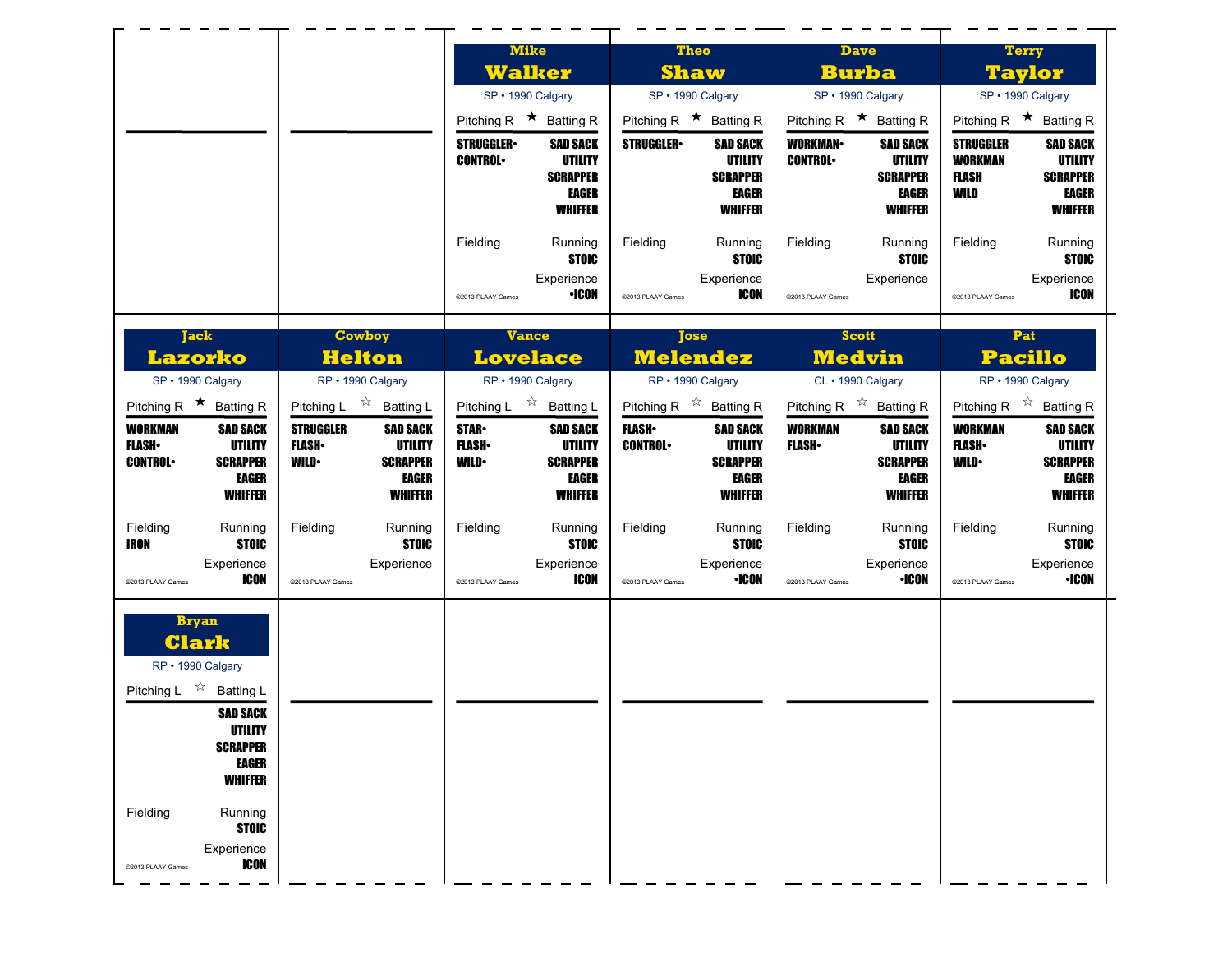| Tom<br><b>Magrann</b>                                                                                                                                                                                                                                        | <b>Troy</b><br><b>Neel</b>                                                                                                                                                                                                                                 | <b>Francisco</b><br><b>Melendez</b>                                                                                    | Juan<br><b>Castillo</b>                                                                                                            | Tom<br>Lampkin                                                                                                                     | Ever<br><b>Magallanes</b>                                                                                                       |
|--------------------------------------------------------------------------------------------------------------------------------------------------------------------------------------------------------------------------------------------------------------|------------------------------------------------------------------------------------------------------------------------------------------------------------------------------------------------------------------------------------------------------------|------------------------------------------------------------------------------------------------------------------------|------------------------------------------------------------------------------------------------------------------------------------|------------------------------------------------------------------------------------------------------------------------------------|---------------------------------------------------------------------------------------------------------------------------------|
| C · 1990 Colorado Springs<br>$\star$ Batting R<br><b>•HERO</b><br><b>SCRAPPER</b><br><b>•PATIENT</b><br><b>·WHIFFER</b>                                                                                                                                      | 1B · 1990 Colorado Springs<br>$\star$<br><b>Batting L</b><br><b>HERO</b><br><b>-PATIENT</b><br><b>-WHIFFER</b>                                                                                                                                             | 1B · 1990 Colorado Springs<br>☆<br><b>Batting L</b><br><b>HERO</b><br><b>-WHIFFER</b>                                  | 2B · 1990 Colorado Springs<br>$\star$ Batting B<br><b>HERO</b><br><b>SCRAPPER</b><br><b>-PATIENT</b><br><b>•WHIFFER</b>            | 2B · 1990 Colorado Springs<br>$z^{\prime}_{\lambda}$<br><b>Batting L</b><br><b>·UTILITY</b><br><b>SCRAPPER</b>                     | SS · 1990 Colorado Springs<br>$\star$<br>Batting L<br>∙CHAMPION<br><b>SCRAPPER</b><br><b>•WHIFFER</b>                           |
| Fielding<br>Running<br><b>STOIC</b><br>Experience<br>•ICON<br>@2013 PLAAY Games                                                                                                                                                                              | Fielding<br>Running<br>Experience<br>@2013 PLAAY Games                                                                                                                                                                                                     | Fielding<br>Running<br><b>STOIC</b><br>Experience<br>ICON<br>@2013 PLAAY Games                                         | Fielding<br>Running<br><b>-ACTIVE</b><br>Experience<br>ICON<br>@2013 PLAAY Games                                                   | Fielding<br>Running<br>Experience<br>@2013 PLAAY Games                                                                             | Fielding<br>Running<br><b>•STOIC</b><br>Experience<br>@2013 PLAAY Games                                                         |
| <b>Mark</b><br><b>Lewis</b>                                                                                                                                                                                                                                  | <b>Jeff</b><br><b>Manto</b>                                                                                                                                                                                                                                | <b>Casey</b><br><b>Webster</b>                                                                                         | <b>Turner</b><br><b>Ward</b>                                                                                                       | <b>Beau</b><br><b>Allred</b>                                                                                                       | <b>Jeff</b><br><b>Wetherby</b>                                                                                                  |
| SS · 1990 Colorado Springs<br>☆<br><b>Batting R</b><br><b>•CHAMPION</b><br><b>-SCRAPPER</b><br><b>•EAGER</b>                                                                                                                                                 | 3B · 1990 Colorado Springs<br>$\star$ Batting R<br><b>HERO</b><br><b>SLUGGER</b><br><b>PATIENT</b><br><b>WHIFFER</b>                                                                                                                                       | 3B · 1990 Colorado Springs<br>☆<br><b>Batting R</b><br>UTILITY<br><b>SCRAPPER</b><br><b>PATIENT</b><br><b>-WHIFFER</b> | OF • 1990 Colorado Springs<br>$\star$<br><b>Batting B</b><br><b>HERO</b><br><b>-SCRAPPER</b><br><b>•PATIENT</b><br><b>·WHIFFER</b> | OF • 1990 Colorado Springs<br>$\star$<br><b>Batting L</b><br><b>·HERO</b><br><b>·SLUGGER</b><br><b>-PATIENT</b><br><b>-WHIFFER</b> | OF • 1990 Colorado Springs<br>★<br><b>Batting L</b><br><b>•CHAMPION</b><br><b>SCRAPPER</b><br><b>•PATIENT</b><br><b>WHIFFER</b> |
| Fielding<br>Running<br>Experience<br>@2013 PLAAY Games                                                                                                                                                                                                       | Fielding<br>Running<br><b>IRON</b><br>Experience<br><b>·ICON</b><br>@2013 PLAAY Games                                                                                                                                                                      | Fielding<br>Running<br>Experience<br><b>·ICON</b><br>@2013 PLAAY Games                                                 | Fielding<br>Running<br><b>IRON</b><br><b>•ACTIVE</b><br>Experience<br>@2013 PLAAY Games                                            | Fielding<br>Running<br>Experience<br>@2013 PLAAY Games                                                                             | Fielding<br>Running<br>Experience<br><b>·ICON</b><br>@2013 PLAAY Games                                                          |
| <b>Stan</b><br><b>Jefferson</b><br>OF • 1990 Colorado Springs<br>$\overrightarrow{a}$ Batting B<br><b>HERO</b><br>∙CHAMPIUN<br><b>•PATIENT</b><br><b>WHIFFER</b><br>Fielding<br>Running<br><b>-ACTIVE</b><br>Experience<br>$\cdot$ ICON<br>@2013 PLAAY Games | <b>Albert</b><br><b>Belle</b><br>OF . 1990 Colorado Springs<br>$\overrightarrow{a}$ Batting R<br><b>HERO</b><br>∙CHAMPIUN<br><b>SLUGGER</b><br><b>EAGER</b><br><b>•WHIFFER</b><br>Fielding<br>Running<br><b>-ACTIVE</b><br>Experience<br>@2013 PLAAY Games |                                                                                                                        |                                                                                                                                    |                                                                                                                                    |                                                                                                                                 |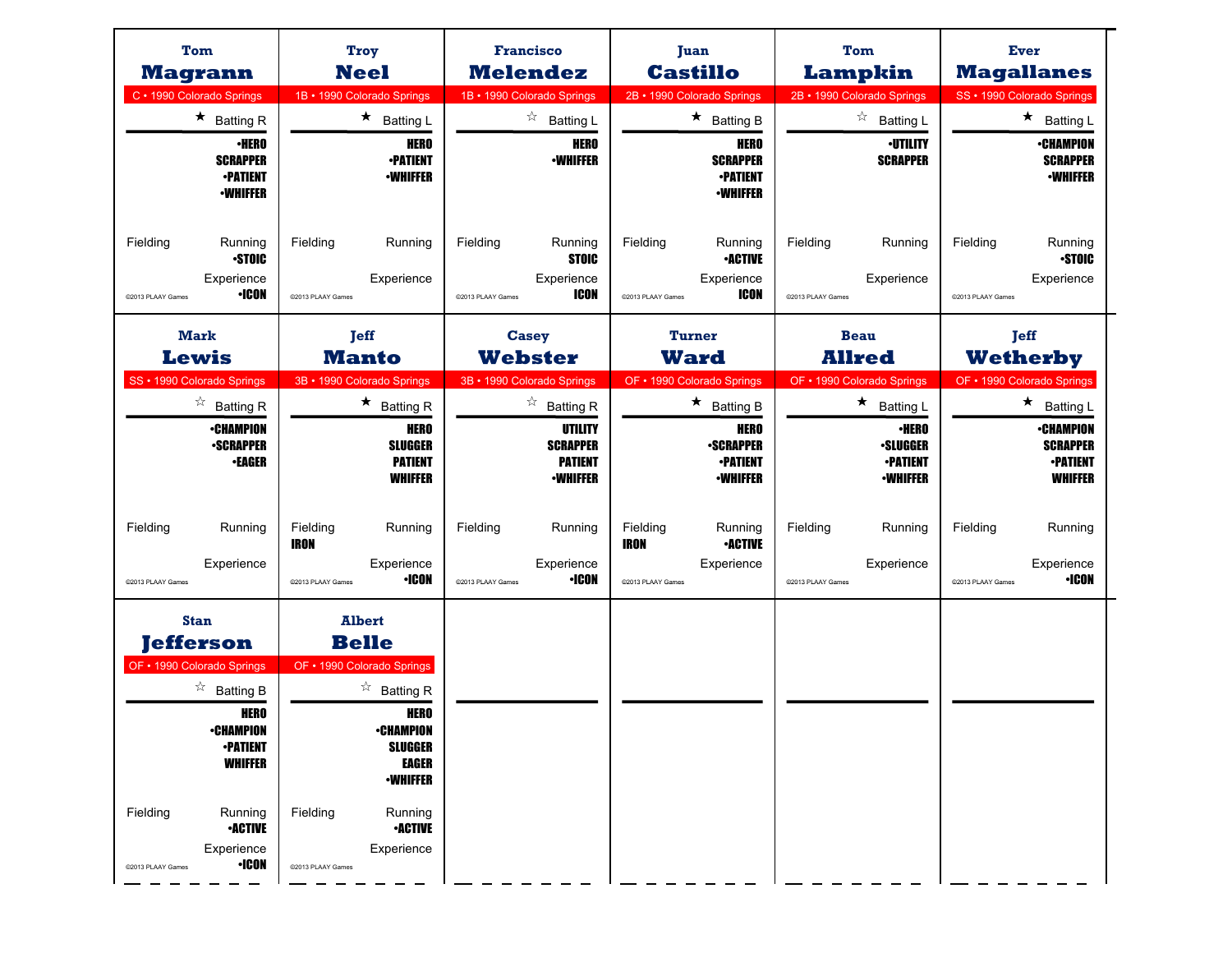|                                                                                                                                                                                          |                                                                                                                                                                           | Kevin                                                                                                                                            | Rod                                                                                                            | Joe                                                                                                                            | A1                                                                                                               |
|------------------------------------------------------------------------------------------------------------------------------------------------------------------------------------------|---------------------------------------------------------------------------------------------------------------------------------------------------------------------------|--------------------------------------------------------------------------------------------------------------------------------------------------|----------------------------------------------------------------------------------------------------------------|--------------------------------------------------------------------------------------------------------------------------------|------------------------------------------------------------------------------------------------------------------|
|                                                                                                                                                                                          |                                                                                                                                                                           | <b>Bearse</b>                                                                                                                                    | <b>Nichols</b>                                                                                                 | <b>Skalski</b>                                                                                                                 | <b>Nipper</b>                                                                                                    |
|                                                                                                                                                                                          |                                                                                                                                                                           | SP · 1990 Colorado Springs<br>Pitching L ★ Batting L                                                                                             | SP · 1990 Colorado Springs<br>Pitching R $\star$ Batting R                                                     | SP · 1990 Colorado Springs<br>Pitching R $\star$ Batting R                                                                     | SP • 1990 Colorado Springs<br>Pitching R $\star$ Batting R                                                       |
|                                                                                                                                                                                          |                                                                                                                                                                           | <b>SAD SACK</b><br><b>WORKMAN</b><br><b>CONTROL</b><br>UTILITY<br><b>SCRAPPER</b><br>EAGER<br><b>WHIFFER</b>                                     | <b>WORKMAN</b><br><b>SAD SACK</b><br><b>CONTROL</b><br>UTILITY<br><b>SCRAPPER</b><br>EAGER<br><b>WHIFFER</b>   | <b>STRUGGLER</b><br><b>SAD SACK</b><br><b>FLASH</b><br>UTILITY<br><b>CONTROL</b><br><b>SCRAPPER</b><br>EAGER<br><b>WHIFFER</b> | <b>SAD SACK</b><br><b>WORKMAN</b><br><b>WILD</b><br>UTILITY<br><b>SCRAPPER</b><br><b>EAGER</b><br><b>WHIFFER</b> |
|                                                                                                                                                                                          |                                                                                                                                                                           | Fielding<br>Running<br><b>STOIC</b><br>Experience<br>@2013 PLAAY Games                                                                           | Fielding<br>Running<br><b>STOIC</b><br><b>IRON</b><br>Experience<br><b>·ICON</b><br>@2013 PLAAY Games          | Fielding<br>Running<br><b>STOIC</b><br>Experience<br>@2013 PLAAY Games                                                         | Fielding<br>Running<br><b>STOIC</b><br>Experience<br>@2013 PLAAY Games                                           |
| <b>Jeff</b>                                                                                                                                                                              | <b>Efrain</b>                                                                                                                                                             | Colby                                                                                                                                            | Carl                                                                                                           | Doug                                                                                                                           | <b>Jeff</b>                                                                                                      |
| <b>Shaw</b>                                                                                                                                                                              | <b>Valdez</b>                                                                                                                                                             | <b>Ward</b>                                                                                                                                      | <b>Willis</b>                                                                                                  | <b>Robertson</b>                                                                                                               | <b>Kaiser</b>                                                                                                    |
| SP · 1990 Colorado Springs<br>Pitching R $\star$ Batting R                                                                                                                               | RP · 1990 Colorado Springs<br>Pitching L $\vec{r}$ Batting L                                                                                                              | RP · 1990 Colorado Springs<br>Pitching R $\overrightarrow{x}$ Batting R                                                                          | RP · 1990 Colorado Springs<br>Pitching R $\overrightarrow{x}$ Batting L                                        | CL · 1990 Colorado Springs<br>Pitching R $\overrightarrow{x}$ Batting B                                                        | RP · 1990 Colorado Springs<br>Pitching L $\vec{X}$ Batting R                                                     |
| WORKMAN-<br><b>SAD SACK</b><br>UTILITY<br><b>SCRAPPER</b><br><b>EAGER</b><br><b>WHIFFER</b>                                                                                              | <b>FLASH</b><br><b>SAD SACK</b><br><b>CONTROL</b><br>UTILITY<br><b>SCRAPPER</b><br>EAGER<br><b>WHIFFER</b>                                                                | ACE<br><b>SAD SACK</b><br>FLASH<br>UTILITY<br><b>SCRAPPER</b><br>EAGER<br><b>WHIFFER</b>                                                         | <b>STRUGGLER</b><br><b>SAD SACK</b><br><b>CONTROL</b><br>UTILITY<br><b>SCRAPPER</b><br>EAGER<br><b>WHIFFER</b> | <b>STRUGGLER</b><br><b>SAD SACK</b><br><b>FLASH</b><br>UTILITY<br><b>SCRAPPER</b><br><b>DB WILD</b><br>EAGER<br><b>WHIFFER</b> | <b>STAR</b><br><b>SAD SACK</b><br><b>FLASH</b><br>UTILITY<br><b>SCRAPPER</b><br><b>EAGER</b><br><b>WHIFFER</b>   |
| Fielding<br>Running<br><b>STOIC</b><br>Experience<br>@2013 PLAAY Games                                                                                                                   | Fielding<br>Running<br><b>STOIC</b><br>Experience<br>∙ICON<br>@2013 PLAAY Games                                                                                           | Fielding<br>Running<br><b>STOIC</b><br>Experience<br>@2013 PLAAY Games                                                                           | Fielding<br>Running<br><b>STOIC</b><br>Experience<br>ICON<br>@2013 PLAAY Games                                 | Fielding<br>Running<br><b>STOIC</b><br>Experience<br><b>·ICON</b><br>@2013 PLAAY Games                                         | Fielding<br>Running<br><b>STOIC</b><br>Experience<br><b>ICON</b><br>@2013 PLAAY Games                            |
| <b>Mike</b>                                                                                                                                                                              | <b>Mike</b><br><b>Walker</b>                                                                                                                                              | <b>Greg</b><br><b>McMichael</b>                                                                                                                  |                                                                                                                |                                                                                                                                |                                                                                                                  |
| <b>Curtis</b><br>RP · 1990 Colorado Springs                                                                                                                                              | RP • 1990 Colorado Springs                                                                                                                                                | RP · 1990 Colorado Springs                                                                                                                       |                                                                                                                |                                                                                                                                |                                                                                                                  |
| Pitching L $\overrightarrow{x}$ Batting L<br><b>SAD SACK</b><br><b>WORKMAN-</b><br><b>FLASH</b><br><b>UTILITY</b><br><b>CONTROL</b><br><b>SCRAPPER</b><br><b>EAGER</b><br><b>WHIFFER</b> | Pitching R $\overrightarrow{x}$ Batting R<br><b>SAD SACK</b><br><b>STRUGGLER</b><br><b>FLASH</b> •<br><b>UTILITY</b><br><b>SCRAPPER</b><br><b>EAGER</b><br><b>WHIFFER</b> | Pitching R $\overrightarrow{x}$ Batting R<br><b>SAD SACK</b><br><b>STRUGGLER</b><br><b>UTILITY</b><br><b>SCRAPPER</b><br>EAGER<br><b>WHIFFER</b> |                                                                                                                |                                                                                                                                |                                                                                                                  |
| Fielding<br>Running<br><b>STOIC</b><br><b>IRON</b><br>Experience<br>@2013 PLAAY Games                                                                                                    | Fielding<br>Running<br><b>STOIC</b><br>Experience<br>@2013 PLAAY Games                                                                                                    | Fielding<br>Running<br><b>STOIC</b><br>Experience<br>@2013 PLAAY Games                                                                           |                                                                                                                |                                                                                                                                |                                                                                                                  |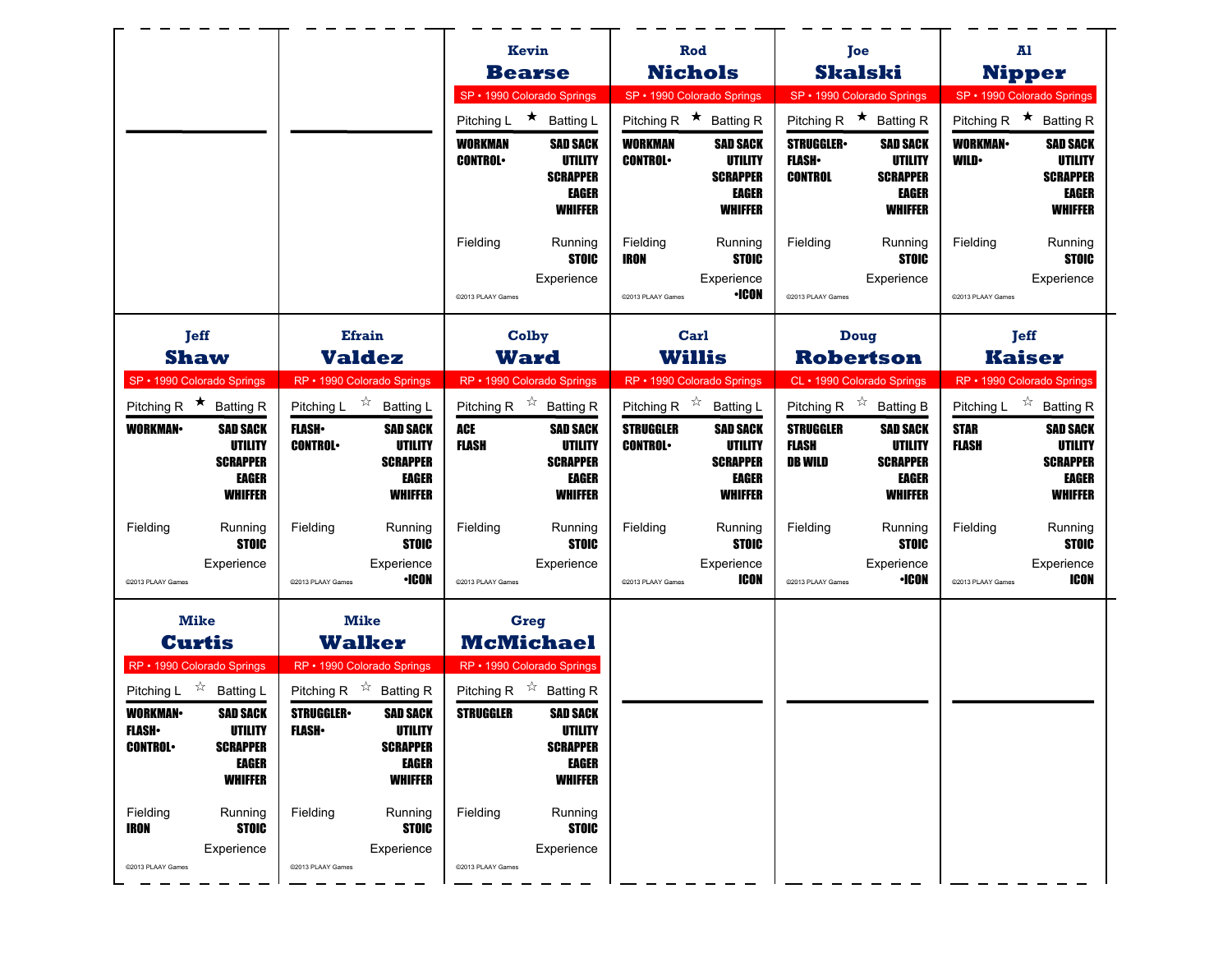|                                                       |                                   |                                                                     |                   |                                                        |                    | <b>Chris</b>                                                      |                   |                                                                      |                         | Luis                                                                       |
|-------------------------------------------------------|-----------------------------------|---------------------------------------------------------------------|-------------------|--------------------------------------------------------|--------------------|-------------------------------------------------------------------|-------------------|----------------------------------------------------------------------|-------------------------|----------------------------------------------------------------------------|
| Vinal                                                 |                                   | Orton                                                               |                   | <b>JEWS</b>                                            |                    | Gron                                                              |                   | kose                                                                 |                         | <b>Aguayo</b>                                                              |
| C · 1990 Edmonton                                     |                                   | C · 1990 Edmonton                                                   |                   | C · 1990 Edmonton                                      | 1B · 1990 Edmonton |                                                                   |                   | 2B · 1990 Edmonton                                                   |                         | 2B · 1990 Edmonton                                                         |
| $\star$ Batting R                                     |                                   | $\overleftrightarrow{\phantom{a}}$ Batting R                        |                   | $\overrightarrow{a}$ Batting R                         |                    | $\star$ Batting R                                                 |                   | $\star$ Batting R                                                    |                         | $\overrightarrow{a}$ Batting R                                             |
| <b>-PATIENT</b>                                       | <b>·HERO</b><br><b>WHIFFER</b>    | <b>•HR KING</b><br><b>WHIFFER</b>                                   |                   | <b>-SCRAPPER</b><br><b>•PATIENT</b><br><b>WHIFFER</b>  |                    | <b>HERO</b><br><b>•SLUGGER</b><br><b>•EAGER</b><br><b>WHIFFER</b> |                   | <b>HERO</b><br><b>-WHIFFER</b>                                       |                         | HERO<br><b>•SCRAPPER</b><br><b>•EAGER</b>                                  |
| Fielding<br>Running                                   | Fielding<br><b>STOIC</b>          | Running                                                             | Fielding          | Running<br><b>STOIC</b>                                | Fielding           | Running                                                           | Fielding          | Running                                                              | Fielding                | Running                                                                    |
| Experience<br>@2013 PLAAY Games                       | <b>ICON</b><br>@2013 PLAAY Games  | Experience                                                          | @2013 PLAAY Games | Experience<br><b>•ICON</b>                             | @2013 PLAAY Games  | Experience<br><b>·ICON</b>                                        | @2013 PLAAY Games | Experience                                                           | @2013 PLAAY Games       | Experience<br><b>ICON</b>                                                  |
| Gerson                                                |                                   | Disarcina                                                           |                   | Karl<br><b>Allaire</b>                                 |                    | Pete<br>Coachman                                                  |                   | Waxk<br>Wasinger                                                     |                         | Grunhard                                                                   |
| 2B · 1990 Edmonton                                    |                                   | SS · 1990 Edmonton                                                  |                   | SS · 1990 Edmonton                                     | 3B · 1990 Edmonton |                                                                   |                   | 3B · 1990 Edmonton                                                   |                         | OF • 1990 Edmonton                                                         |
| $\overrightarrow{a}$ Batting R                        |                                   | $\star$ Batting R                                                   |                   | ☆<br><b>Batting L</b>                                  |                    | $\star$ Batting R                                                 |                   | $\overrightarrow{a}$ Batting R                                       |                         | $\star$ Batting L                                                          |
| <b>SCRAPPER</b><br><b>-PATIENT</b><br><b>-WHIFFER</b> | ∙HERO                             | UTILITY<br><b>•EAGER</b><br><b>•WHIFFER</b>                         |                   | <b>SCRAPPER</b><br><b>•PATIENT</b><br><b>•WHIFFER</b>  |                    | <b>HERO</b><br><b>-SCRAPPER</b><br><b>PATIENT</b>                 |                   | <b>·HERO</b><br><b>SCRAPPER</b><br><b>PATIENT</b><br><b>-WHIFFER</b> |                         | <b>•CHAMPION</b><br><b>•SCRAPPER</b><br><b>•PATIENT</b><br><b>-WHIFFER</b> |
| Fielding<br>Running                                   | Fielding                          | Running                                                             | Fielding          | Running                                                | Fielding<br>IRON   | Running<br><b>•ACTIVE</b>                                         | Fielding          | Running<br><b>•ACTIVE</b>                                            | Fielding<br><b>IRON</b> | Running                                                                    |
| Experience                                            |                                   |                                                                     |                   |                                                        |                    |                                                                   |                   |                                                                      |                         |                                                                            |
|                                                       | <b>·ICON</b><br>@2013 PLAAY Games | Experience                                                          | @2013 PLAAY Games | Experience<br><b>•ICON</b>                             | @2013 PLAAY Games  | Experience<br><b>·ICON</b>                                        | @2013 PLAAY Games | Experience<br>ICON                                                   | @2013 PLAAY Games       | Experience                                                                 |
| uben<br>Amaro                                         |                                   | <b>Stevens</b>                                                      |                   | Peters                                                 | <b>De Angelis</b>  |                                                                   |                   |                                                                      |                         |                                                                            |
| OF • 1990 Edmonton                                    |                                   | OF • 1990 Edmonton                                                  |                   | OF • 1990 Edmonton                                     | OF • 1990 Edmonton |                                                                   |                   |                                                                      |                         |                                                                            |
| $\star$ Batting B                                     |                                   | $\star$ Batting L                                                   |                   | $\overrightarrow{a}$ Batting R                         |                    | ☆<br><b>Batting L</b>                                             |                   |                                                                      |                         |                                                                            |
| <b>-SCRAPPER</b><br><b>•WHIFFER</b>                   | <b>HERO</b>                       | <b>HERO</b><br><b>•SLUGGER</b><br><b>-PATIENT</b><br><b>WHIFFER</b> |                   | <b>•UTILITY</b><br><b>-SCRAPPER</b><br><b>-WHIFFER</b> |                    | <b>HERO</b><br><b>•EAGER</b><br><b>WHIFFER</b>                    |                   |                                                                      |                         |                                                                            |
| @2013 PLAAY Games<br>Fielding<br>Running              | Fielding<br><b>ACTIVE</b>         | Running<br><b>STOIC</b>                                             | Fielding          | Running                                                | Fielding           | Running                                                           |                   |                                                                      |                         |                                                                            |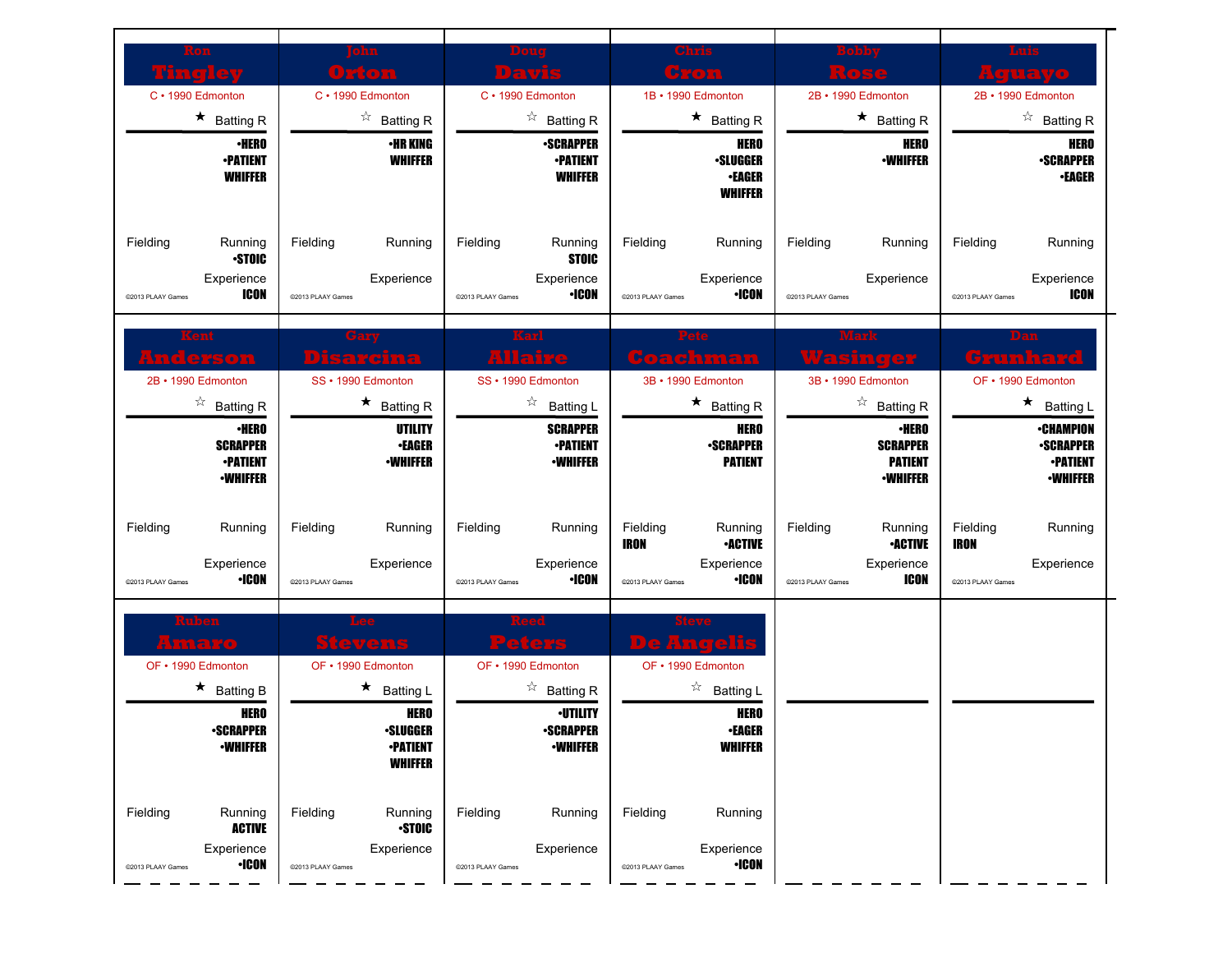|                                                                                                                                                                                                                                                                             |                                                                                                                                                                                                                                                                                                                     | Chris<br>Beaslev<br>SP • 1990 Edmonton<br>Pitching R $\star$ Batting R<br><b>WORKMAN</b><br><b>SAD SACK</b><br><b>UTILITY</b><br><b>FLASH</b> •<br><b>CONTROL</b><br><b>SCRAPPER</b><br>EAGER<br><b>WHIFFER</b><br>Fielding<br>Running<br><b>STOIC</b><br>Experience<br><b>•ICON</b><br>@2013 PLAAY Games | Lewis<br>SP · 1990 Edmonton<br>Pitching R $\star$ Batting R<br><b>FLASH</b><br><b>SAD SACK</b><br><b>CONTROL</b><br><b>UTILITY</b><br><b>SCRAPPER</b><br>EAGER<br><b>WHIFFER</b><br>Fielding<br>Running<br><b>STOIC</b><br>Experience<br>@2013 PLAAY Games                              | Tim<br>Burcham<br>SP · 1990 Edmonton<br>Pitching R $\star$ Batting R<br><b>WORKMAN-</b><br><b>SAD SACK</b><br><b>FLASH</b><br>UTILITY<br><b>SCRAPPER</b><br><b>EAGER</b><br><b>WHIFFER</b><br>Fielding<br>Running<br><b>STOIC</b><br>Experience<br><b>·ICON</b><br>@2013 PLAAY Games | SP • 1990 Edmonton<br>Pitching R $\star$ Batting R<br><b>WORKMAN-</b><br><b>SAD SACK</b><br><b>WILD</b><br><b>UTILITY</b><br><b>SCRAPPER</b><br><b>EAGER</b><br><b>WHIFFER</b><br>Fielding<br>Running<br><b>IRON</b><br><b>STOIC</b><br>Experience<br>@2013 PLAAY Games |
|-----------------------------------------------------------------------------------------------------------------------------------------------------------------------------------------------------------------------------------------------------------------------------|---------------------------------------------------------------------------------------------------------------------------------------------------------------------------------------------------------------------------------------------------------------------------------------------------------------------|-----------------------------------------------------------------------------------------------------------------------------------------------------------------------------------------------------------------------------------------------------------------------------------------------------------|-----------------------------------------------------------------------------------------------------------------------------------------------------------------------------------------------------------------------------------------------------------------------------------------|--------------------------------------------------------------------------------------------------------------------------------------------------------------------------------------------------------------------------------------------------------------------------------------|-------------------------------------------------------------------------------------------------------------------------------------------------------------------------------------------------------------------------------------------------------------------------|
| Freddie<br><b>Toliver</b><br>SP • 1990 Edmonton<br>Pitching R $\star$ Batting R<br><b>FLASH</b><br><b>SAD SACK</b><br><b>UTILITY</b><br><b>CONTROL</b><br><b>SCRAPPER</b><br>EAGER<br><b>WHIFFER</b><br>Fielding<br>Running<br><b>STOIC</b><br>Experience<br><b>ICON</b>    | Gary<br>Buckels<br>CL · 1990 Edmonton<br>Pitching R $\overrightarrow{x}$ Batting R<br><b>WORKMAN</b><br><b>SAD SACK</b><br><b>UTILITY</b><br><b>FLASH</b><br><b>SCRAPPER</b><br>EAGER<br><b>WHIFFER</b><br>Running<br>Fielding<br><b>STOIC</b><br>Experience                                                        | Montalvo<br>RP • 1990 Edmonton<br>Pitching R $\overrightarrow{x}$ Batting R<br>ACE.<br><b>SAD SACK</b><br><b>UTILITY</b><br><b>CONTROL</b><br><b>SCRAPPER</b><br>EAGER<br><b>WHIFFER</b><br>Fielding<br>Running<br><b>STOIC</b><br>Experience<br>ICON                                                     | Corbett<br>RP • 1990 Edmonton<br>Pitching L $\sqrt[4]{x}$<br><b>Batting L</b><br><b>STAR-</b><br><b>SAD SACK</b><br><b>FLASH</b><br><b>UTILITY</b><br><b>CONTROL</b><br><b>SCRAPPER</b><br>EAGER<br><b>WHIFFER</b><br>Fielding<br>Running<br><b>STOIC</b><br>Experience<br><b>·ICON</b> | Richardson<br>RP · 1990 Edmonton<br>Pitching R $\overrightarrow{x}$ Batting R<br><b>ACE</b><br><b>SAD SACK</b><br><b>FLASH</b> •<br><b>UTILITY</b><br><b>SCRAPPER</b><br>EAGER<br><b>WHIFFER</b><br>Fielding<br>Running<br><b>STOIC</b><br>Experience<br><b>·ICON</b>                | Cliff<br>Younq<br>RP • 1990 Edmonton<br>Pitching L $\vec{r}$ Batting L<br><b>ACE</b><br><b>SAD SACK</b><br><b>CONTROL</b><br>UTILITY<br><b>SCRAPPER</b><br><b>EAGER</b><br><b>WHIFFER</b><br>Fielding<br>Running<br><b>STOIC</b><br>Experience<br><b>ICON</b>           |
| @2013 PLAAY Games<br>rudeau<br>RP • 1990 Edmonton<br>Pitching R $\overrightarrow{x}$ Batting R<br><b>SAD SACK</b><br>UTILITY<br><b>SCRAPPER</b><br><b>EAGER</b><br><b>WHIFFER</b><br>Fielding<br>Running<br><b>STOIC</b><br>Experience<br><b>•ICON</b><br>@2013 PLAAY Games | @2013 PLAAY Games<br><b>Glear</b><br>RP • 1990 Edmonton<br>Pitching R $\overrightarrow{r}$ Batting R<br><b>SAD SACK</b><br><b>STAR</b><br>DB FLASH<br>UTILITY<br><b>SCRAPPER</b><br><b>WILD</b><br>EAGER<br><b>WHIFFER</b><br>Fielding<br>Running<br><b>STOIC</b><br>Experience<br><b>ICON</b><br>@2013 PLAAY Games | @2013 PLAAY Games                                                                                                                                                                                                                                                                                         | @2013 PLAAY Games                                                                                                                                                                                                                                                                       | @2013 PLAAY Games                                                                                                                                                                                                                                                                    | @2013 PLAAY Games                                                                                                                                                                                                                                                       |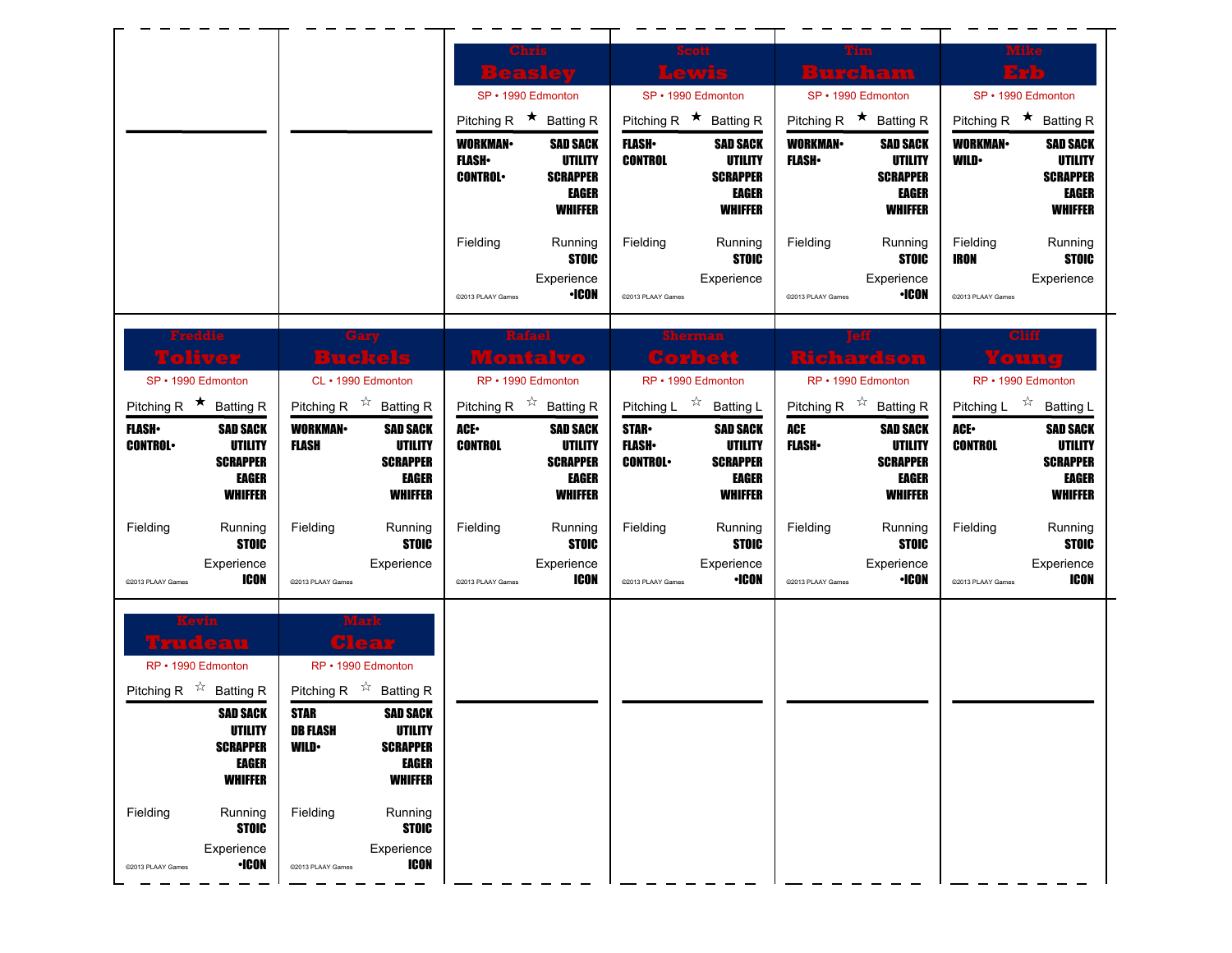| Ronn<br>Reynolds                                                                   | Dan<br>Walters                                                                  | <b>Mike</b><br>Basso                                                                             | Rob<br><b>Nelson</b>                                                                   | Terald<br>Clark                                                                  | Paul<br><b>Faries</b>                                                                   |
|------------------------------------------------------------------------------------|---------------------------------------------------------------------------------|--------------------------------------------------------------------------------------------------|----------------------------------------------------------------------------------------|----------------------------------------------------------------------------------|-----------------------------------------------------------------------------------------|
| C · 1990 Las Vegas                                                                 | C · 1990 Las Vegas                                                              | C · 1990 Las Vegas                                                                               | 1B · 1990 Las Vegas                                                                    | 1B · 1990 Las Vegas                                                              | 2B · 1990 Las Vegas                                                                     |
| $\star$ Batting R                                                                  | $\overrightarrow{a}$ Batting R                                                  | $\overrightarrow{a}$ Batting R                                                                   | $\star$ Batting L                                                                      | $\overrightarrow{a}$ Batting R                                                   | $\star$ Batting R                                                                       |
| <b>WHIFFER</b>                                                                     | <b>•EAGER</b><br><b>-WHIFFER</b>                                                | <b>•SAD SACK</b><br><b>SCRAPPER</b><br><b>-WHIFFER</b>                                           | <b>•HERO</b><br><b>•SLUGGER</b><br>•HR KING<br><b>-PATIENT</b><br><b>WHIFFER</b>       | <b>•CHAMPION</b><br><b>SLUGGER</b><br><b>•HR KING</b><br>EAGER<br><b>WHIFFER</b> | <b>•CHAMPION</b><br><b>-SCRAPPER</b><br><b>•PATIENT</b>                                 |
| Fielding<br>Running<br><b>STOIC</b><br>Experience<br>ICON<br>@2013 PLAAY Games     | Fielding<br>Running<br><b>STOIC</b><br>Experience<br>•ICON<br>@2013 PLAAY Games | Fielding<br>Running<br><b>STOIC</b><br>Experience<br>@2013 PLAAY Games                           | Fielding<br>Running<br><b>STOIC</b><br>Experience<br><b>•ICON</b><br>@2013 PLAAY Games | Fielding<br>Running<br>Experience<br><b>·ICON</b><br>@2013 PLAAY Games           | Fielding<br>Running<br><b>-ACTIVE</b><br>IRON<br>Experience<br>@2013 PLAAY Games        |
| Joey<br>Cora                                                                       | Tom<br><b>Levasseur</b>                                                         | <b>Tose</b><br>Mota                                                                              | <b>Eddie</b><br>Williams                                                               | <b>Teff</b><br>Yurtin                                                            | <b>Alex</b><br>Cole                                                                     |
| 2B/SS · 1990 Las Vegas                                                             | SS · 1990 Las Vegas                                                             | SS · 1990 Las Vegas                                                                              | 3B · 1990 Las Vegas                                                                    | 3B · 1990 Las Vegas                                                              | OF • 1990 Las Vegas                                                                     |
| $\overrightarrow{a}$ Batting B                                                     | $\star$ Batting R                                                               | $\overrightarrow{a}$ Batting B                                                                   | $\star$ Batting R                                                                      | ☆<br><b>Batting L</b>                                                            | $\star$ Batting L                                                                       |
| HERO<br><b>•CHAMPION</b><br><b>SCRAPPER</b><br><b>•PATIENT</b><br><b>•GOOD EYE</b> | UTILITY<br><b>•PATIENT</b><br><b>-WHIFFER</b>                                   | <b>HERO</b><br><b>SCRAPPER</b><br><b>PATIENT</b><br><b>-WHIFFER</b>                              | <b>•CHAMPION</b><br><b>SLUGGER</b><br><b>•WHIFFER</b>                                  | <b>•SCRAPPER</b><br><b>-WHIFFER</b>                                              | <b>HERO</b><br><b>SCRAPPER</b><br><b>•PATIENT</b><br><b>WHIFFER</b>                     |
| Fielding<br>Running<br><b>•ACTIVE</b><br>Experience<br>•ICON<br>@2013 PLAAY Games  | Fielding<br>Running<br>Experience<br>@2013 PLAAY Games                          | Running<br>Fielding<br><b>STOIC</b><br>Experience<br><b>·ICON</b><br>@2013 PLAAY Games           | Fielding<br>Running<br><b>STOIC</b><br>Experience<br>ICON<br>@2013 PLAAY Games         | Fielding<br>Running<br><b>STOIC</b><br>Experience<br>@2013 PLAAY Games           | Fielding<br>Running<br><b>ACTIVE</b><br>Experience<br><b>·ICON</b><br>@2013 PLAAY Games |
| <b>Warren</b><br><u>Newson</u><br>OF • 1990 Las Vegas                              | <b>Charles</b><br>Hillemann<br>OF . 1990 Las Vegas                              | <b>Thomas</b><br><b>Howard</b><br>OF • 1990 Las Vegas                                            | Darrin<br>ackson <br>OF • 1990 Las Vegas                                               |                                                                                  |                                                                                         |
| $\star$ Batting L<br><b>•CHAMPION</b><br><b>PATIENT</b><br><b>WHIFFER</b>          | $\star$ Batting R<br><b>-SCRAPPER</b><br>∙EAGER<br><b>WHIFFER</b>               | $\overrightarrow{a}$ Batting B<br><b>·HERO</b><br>∙CHAMPION<br><b>-PATIENT</b><br><b>WHIFFER</b> | $\overrightarrow{a}$ Batting R<br><b>•HERO</b><br>•HR KING<br><b>WHIFFER</b>           |                                                                                  |                                                                                         |
| Fielding<br>Running<br>Experience<br>@2013 PLAAY Games                             | Fielding<br>Running<br>Experience<br>@2013 PLAAY Games                          | Fielding<br>Running<br><b>•ACTIVE</b><br>Experience<br><b>•ICON</b><br>@2013 PLAAY Games         | Fielding<br>Running<br>Experience<br><b>ICON</b><br>@2013 PLAAY Games                  |                                                                                  |                                                                                         |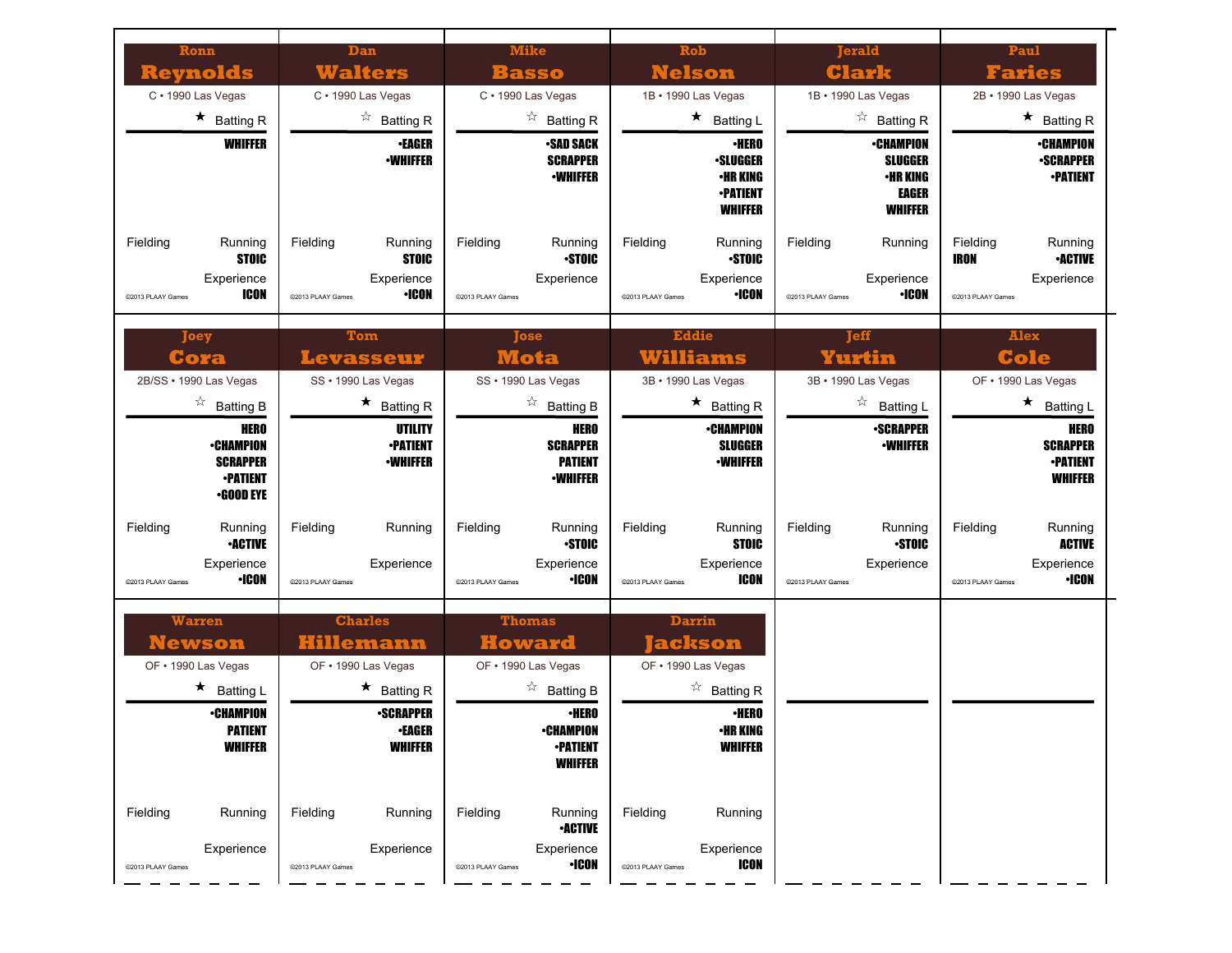|                                                                                                                                                   |                                                                                                                                                                     | <b>Matt</b><br><b>Maysey</b>                                                                                                                                              | <b>Terry</b><br>Gilmore                                                                                                                       | <b>Eric</b><br><b>Nolte</b>                                                                                                                        | Rafael<br><b>Valdez</b>                                                                                                          |
|---------------------------------------------------------------------------------------------------------------------------------------------------|---------------------------------------------------------------------------------------------------------------------------------------------------------------------|---------------------------------------------------------------------------------------------------------------------------------------------------------------------------|-----------------------------------------------------------------------------------------------------------------------------------------------|----------------------------------------------------------------------------------------------------------------------------------------------------|----------------------------------------------------------------------------------------------------------------------------------|
|                                                                                                                                                   |                                                                                                                                                                     | SP · 1990 Las Vegas                                                                                                                                                       | SP · 1990 Las Vegas                                                                                                                           | SP · 1990 Las Vegas                                                                                                                                | SP · 1990 Las Vegas                                                                                                              |
|                                                                                                                                                   |                                                                                                                                                                     | Pitching R $\star$ Batting R                                                                                                                                              | Pitching R $\star$ Batting R                                                                                                                  | Pitching L ★ Batting L                                                                                                                             | Pitching R $\star$ Batting R                                                                                                     |
|                                                                                                                                                   |                                                                                                                                                                     | <b>STRUGGLER</b><br><b>SAD SACK</b><br><b>UTILITY</b><br><b>WILD</b><br><b>SCRAPPER</b><br>EAGER<br><b>WHIFFER</b>                                                        | <b>WORKMAN</b><br><b>SAD SACK</b><br><b>UTILITY</b><br><b>FLASH</b><br><b>CONTROL</b><br><b>SCRAPPER</b><br><b>EAGER</b><br><b>WHIFFER</b>    | <b>STRUGGLER</b><br><b>SAD SACK</b><br><b>WORKMAN</b><br>UTILITY<br><b>FLASH</b> •<br><b>SCRAPPER</b><br><b>CONTROL</b><br>EAGER<br><b>WHIFFER</b> | <b>WORKMAN</b><br><b>SAD SACK</b><br><b>FLASH</b><br>UTILITY<br><b>WILD</b><br><b>SCRAPPER</b><br><b>EAGER</b><br><b>WHIFFER</b> |
|                                                                                                                                                   |                                                                                                                                                                     | Fielding<br>Running<br><b>STOIC</b><br>Experience<br><b>•ICON</b><br>@2013 PLAAY Games                                                                                    | Fielding<br>Running<br><b>STOIC</b><br>Experience<br>@2013 PLAAY Games                                                                        | Fielding<br>Running<br><b>STOIC</b><br>Experience<br><b>·ICON</b><br>@2013 PLAAY Games                                                             | Fielding<br>Running<br><b>STOIC</b><br>Experience<br>@2013 PLAAY Games                                                           |
| Pat<br><b>Clements</b><br>SP · 1990 Las Vegas                                                                                                     | <b>Tim</b><br>Lewis<br>RP · 1990 Las Vegas                                                                                                                          | loe<br>Lynch<br>RP · 1990 Las Vegas                                                                                                                                       | <b>Steve</b><br><b>Peters</b><br>RP · 1990 Las Vegas                                                                                          | Dan<br><b>Murphy</b><br>RP · 1990 Las Vegas                                                                                                        | Rich<br><b>Rodriguez</b><br>CL · 1990 Las Vegas                                                                                  |
| Pitching L $\star$ Batting R                                                                                                                      | Pitching R $\overrightarrow{x}$ Batting R                                                                                                                           | Pitching R $\overrightarrow{x}$ Batting R                                                                                                                                 | Pitching L $\overrightarrow{x}$ Batting L                                                                                                     | Pitching R $\overrightarrow{x}$ Batting R                                                                                                          | Pitching L $\overrightarrow{x}$ Batting L                                                                                        |
| <b>STRUGGLER</b><br><b>SAD SACK</b><br><b>FLASH</b><br><b>UTILITY</b><br><b>CONTROL</b><br><b>SCRAPPER</b><br>EAGER<br><b>WHIFFER</b>             | <b>WORKMAN-</b><br><b>SAD SACK</b><br><b>UTILITY</b><br><b>FLASH</b> •<br><b>SCRAPPER</b><br>EAGER<br><b>WHIFFER</b>                                                | <b>WORKMAN</b><br><b>SAD SACK</b><br><b>UTILITY</b><br><b>CONTROL</b><br><b>SCRAPPER</b><br><b>EAGER</b><br><b>WHIFFER</b>                                                | <b>STRUGGLER</b><br><b>SAD SACK</b><br><b>WORKMAN</b><br><b>UTILITY</b><br><b>FLASH</b><br><b>SCRAPPER</b><br>WILD<br>EAGER<br><b>WHIFFER</b> | <b>STRUGGLER</b><br><b>SAD SACK</b><br><b>FLASH</b><br>UTILITY<br><b>WILD</b><br><b>SCRAPPER</b><br>EAGER<br><b>WHIFFER</b>                        | <b>STAR</b><br><b>SAD SACK</b><br><b>FLASH</b><br>UTILITY<br><b>CONTROL</b><br><b>SCRAPPER</b><br><b>EAGER</b><br><b>WHIFFER</b> |
| Fielding<br>Running<br><b>STOIC</b><br>IRON<br>Experience<br>•ICON<br>@2013 PLAAY Games                                                           | Fielding<br>Running<br><b>STOIC</b><br>Experience<br>•ICON<br>@2013 PLAAY Games                                                                                     | Fielding<br>Running<br><b>STOIC</b><br>Experience<br><b>•ICON</b><br>@2013 PLAAY Games                                                                                    | Fielding<br>Running<br><b>STOIC</b><br>Experience<br><b>·ICON</b><br>@2013 PLAAY Games                                                        | Fielding<br>Running<br><b>STOIC</b><br>Experience<br><b>ICON</b><br>@2013 PLAAY Games                                                              | Fielding<br>Running<br><b>STOIC</b><br>Experience<br><b>•ICON</b><br>@2013 PLAAY Games                                           |
| John<br><b>Davis</b><br>RP · 1990 Las Vegas                                                                                                       | Roger<br><b>Smithberg</b><br>RP · 1990 Las Vegas                                                                                                                    | Pete<br><b>Roberts</b><br>RP · 1990 Las Vegas                                                                                                                             |                                                                                                                                               |                                                                                                                                                    |                                                                                                                                  |
| Pitching R $\overrightarrow{x}$ Batting R<br><b>WORKMAN-</b><br><b>SAD SACK</b><br>FLASH<br>UTILITY<br><b>SCRAPPER</b><br>EAGER<br><b>WHIFFER</b> | Pitching R $\overrightarrow{x}$ Batting R<br><b>STRUGGLER</b><br><b>SAD SACK</b><br>WORKMAN<br>UTILITY<br><b>WILD</b><br><b>SCRAPPER</b><br>EAGER<br><b>WHIFFER</b> | Pitching L $\vec{r}$ Batting L<br><b>STRUGGLER</b><br><b>SAD SACK</b><br><b>FLASH</b> •<br>UTILITY<br><b>CONTROL</b><br><b>SCRAPPER</b><br><b>EAGER</b><br><b>WHIFFER</b> |                                                                                                                                               |                                                                                                                                                    |                                                                                                                                  |
| Fielding<br>Running<br><b>STOIC</b><br>Experience<br><b>ICON</b><br>@2013 PLAAY Games                                                             | Fielding<br>Running<br><b>STOIC</b><br>Experience<br>@2013 PLAAY Games                                                                                              | Fielding<br>Running<br><b>STOIC</b><br>Experience<br>@2013 PLAAY Games                                                                                                    |                                                                                                                                               |                                                                                                                                                    |                                                                                                                                  |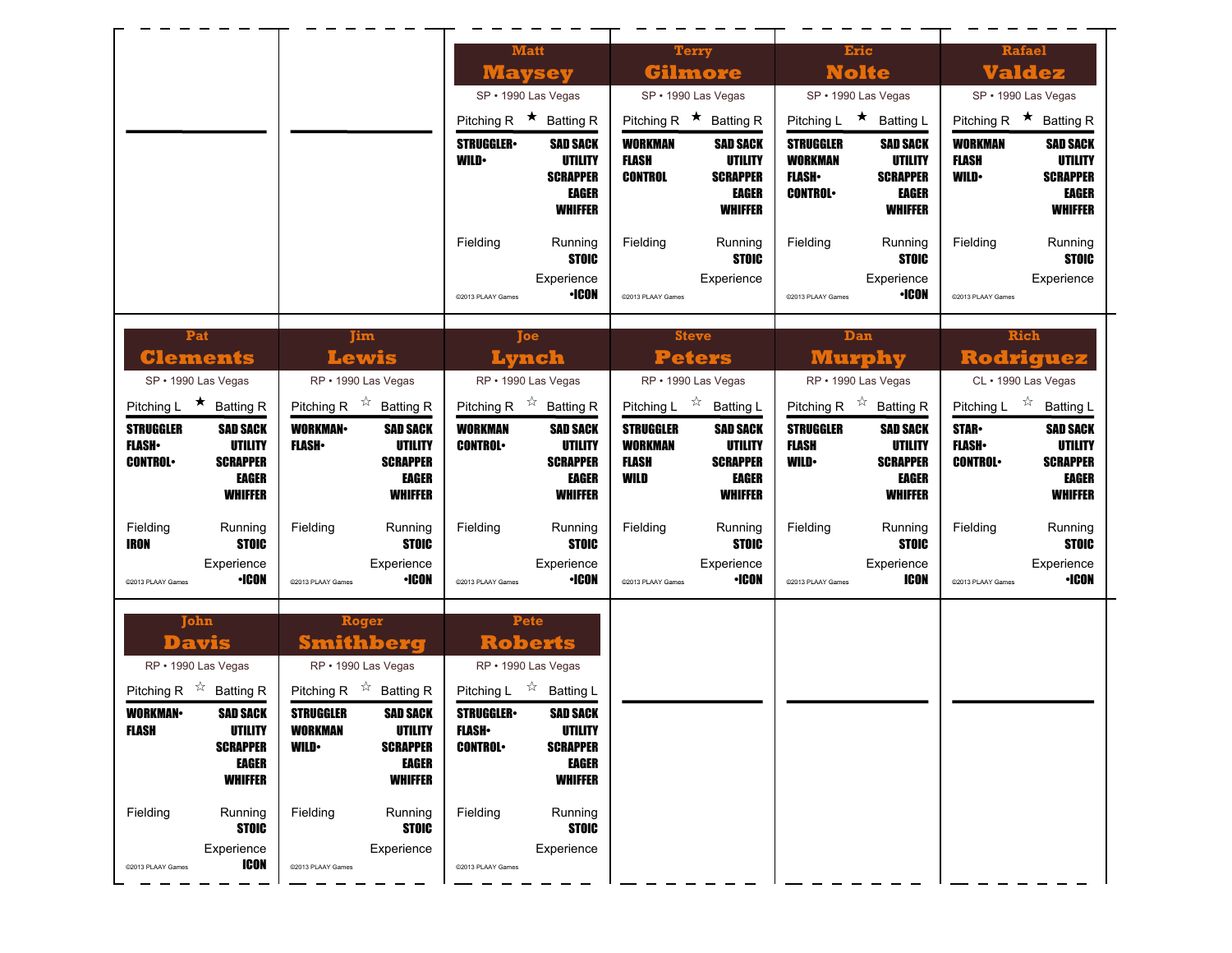| Kirt<br>Manwaring<br>C · 1990 Phoenix<br>$\star$ Batting R<br><b>•UTILITY</b><br><b>-SCRAPPER</b><br><b>-WHIFFER</b> | <b>Mark</b><br>Bailev<br>C · 1990 Phoenix<br>$\overrightarrow{a}$ Batting B<br><b>•UTILITY</b><br>•HR KING<br><b>•PATIENT</b><br><b>•WHIFFER</b> | <b>Mike</b><br>Laga<br>1B · 1990 Phoenix<br>$\star$ Batting L<br><b>HERO</b><br><b>•SLUGGER</b><br><b>·HR KING</b><br><b>•PATIENT</b><br><b>WHIFFER</b> | <b>Brian</b><br>Brady<br>1B · 1990 Phoenix<br>$\frac{1}{2}$<br><b>Batting L</b><br><b>-SCRAPPER</b><br><b>•PATIENT</b><br><b>WHIFFER</b>                      | Tony<br>Perezchica<br>2B · 1990 Phoenix<br>$\star$ Batting R<br><b>·HERO</b><br><b>•EAGER</b><br><b>WHIFFER</b>                                          | Teff<br>Carter<br>2B • 1990 Phoenix<br>☆<br><b>Batting B</b><br>HERO<br><b>SCRAPPER</b><br><b>-PATIENT</b><br><b>-WHIFFER</b>                                  |
|----------------------------------------------------------------------------------------------------------------------|--------------------------------------------------------------------------------------------------------------------------------------------------|---------------------------------------------------------------------------------------------------------------------------------------------------------|---------------------------------------------------------------------------------------------------------------------------------------------------------------|----------------------------------------------------------------------------------------------------------------------------------------------------------|----------------------------------------------------------------------------------------------------------------------------------------------------------------|
| Fielding<br>Running<br><b>STOIC</b><br>Experience<br>@2013 PLAAY Games                                               | Fielding<br>Running<br>Experience<br><b>·ICON</b><br>@2013 PLAAY Games                                                                           | Fielding<br>Running<br><b>STOIC</b><br><b>IRON</b><br>Experience<br>ICON<br>@2013 PLAAY Games                                                           | Fielding<br>Running<br><b>STOIC</b><br>Experience<br><b>•ICON</b><br>@2013 PLAAY Games                                                                        | Fielding<br>Running<br>Experience<br><b>•ICON</b><br>@2013 PLAAY Games                                                                                   | Fielding<br>Running<br><b>•ACTIVE</b><br>Experience<br>•ICON<br>@2013 PLAAY Games                                                                              |
| <b>Mike</b><br>enjamin<br>SS · 1990 Phoenix<br>$\star$ Batting R<br><b>EAGER</b><br><b>WHIFFER</b>                   | <b>Craig</b><br><b>Colbert</b><br>3B · 1990 Phoenix<br>$\star$ Batting R<br>∙HERO<br><b>•EAGER</b><br><b>WHIFFER</b>                             | <b>Chuck</b><br>ackson<br>3B · 1990 Phoenix<br>☆<br><b>Batting R</b><br><b>HERO</b><br><b>SCRAPPER</b><br><b>-PATIENT</b>                               | <b>Rick</b><br><b>Parker</b><br>3B · 1990 Phoenix<br>$\overrightarrow{a}$ Batting R<br><b>·HERO</b><br><b>•CHAMPION</b><br><b>SCRAPPER</b><br><b>-WHIFFER</b> | <b>Gregg</b><br><b>Ritchie</b><br>OF • 1990 Phoenix<br>★.<br><b>Batting L</b><br><b>·UTILITY</b><br><b>SCRAPPER</b><br><b>-PATIENT</b><br><b>WHIFFER</b> | <b>Mark</b><br>Leonard<br>OF • 1990 Phoenix<br>$\star$<br><b>Batting L</b><br>∙HERO<br><b>•CHAMPION</b><br><b>·HR KING</b><br><b>PATIENT</b><br><b>WHIFFER</b> |
| Fielding<br>Running<br>Experience<br>@2013 PLAAY Games                                                               | Fielding<br>Running<br><b>STOIC</b><br>Experience<br>@2013 PLAAY Games                                                                           | Fielding<br>Running<br>Experience<br><b>·ICON</b><br>@2013 PLAAY Games                                                                                  | Fielding<br>Running<br><b>ACTIVE</b><br>Experience<br><b>•ICON</b><br>@2013 PLAAY Games                                                                       | Fielding<br>Running<br><b>-ACTIVE</b><br>Experience<br>@2013 PLAAY Games                                                                                 | Fielding<br>Running<br>Experience<br>@2013 PLAAY Games                                                                                                         |
| <b>George</b><br>Hinshaw<br>OF • 1990 Phoenix                                                                        | <b>Mike</b><br>kinge .<br>OF • 1990 Phoenix                                                                                                      |                                                                                                                                                         |                                                                                                                                                               |                                                                                                                                                          |                                                                                                                                                                |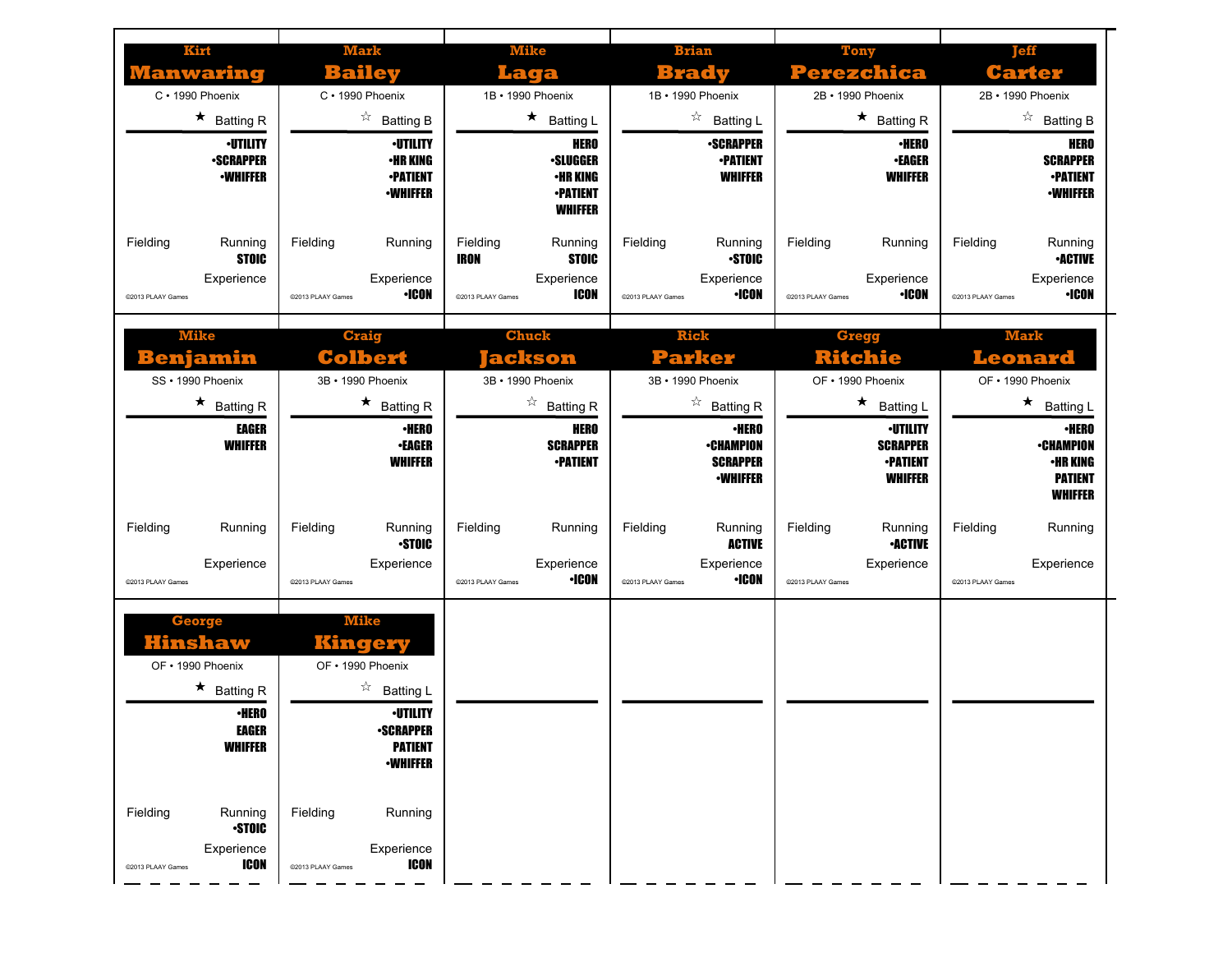|                                                                                                                                                                                                                     |                                                                                                                                                                                          | Paul<br><b>McClellan</b><br>SP · 1990 Phoenix<br>Pitching R $\star$ Batting R<br><b>WORKMAN</b><br><b>SAD SACK</b><br><b>UTILITY</b><br><b>FLASH</b> •<br><b>SCRAPPER</b><br><b>EAGER</b><br><b>WHIFFER</b><br>Fielding<br>Running | Gil<br><b>Heredia</b><br>SP · 1990 Phoenix<br>Pitching R $\star$ Batting R<br><b>CONTROL</b><br><b>SAD SACK</b><br><b>UTILITY</b><br><b>SCRAPPER</b><br>EAGER<br><b>WHIFFER</b><br>Fielding<br>Running | <b>Eric</b><br><b>Gunderson</b><br>SP · 1990 Phoenix<br>Pitching L $\star$ Batting R<br><b>STRUGGLER</b><br><b>SAD SACK</b><br><b>WORKMAN</b><br><b>UTILITY</b><br><b>SCRAPPER</b><br>EAGER<br><b>WHIFFER</b><br>Fielding<br>Running | <b>Kevin</b><br><b>Meier</b><br>SP · 1990 Phoenix<br>Pitching R $\star$ Batting R<br><b>WORKMAN</b><br><b>SAD SACK</b><br><b>CONTROL</b><br><b>UTILITY</b><br><b>SCRAPPER</b><br>EAGER<br><b>WHIFFER</b><br>Fielding<br>Running |
|---------------------------------------------------------------------------------------------------------------------------------------------------------------------------------------------------------------------|------------------------------------------------------------------------------------------------------------------------------------------------------------------------------------------|------------------------------------------------------------------------------------------------------------------------------------------------------------------------------------------------------------------------------------|--------------------------------------------------------------------------------------------------------------------------------------------------------------------------------------------------------|--------------------------------------------------------------------------------------------------------------------------------------------------------------------------------------------------------------------------------------|---------------------------------------------------------------------------------------------------------------------------------------------------------------------------------------------------------------------------------|
|                                                                                                                                                                                                                     |                                                                                                                                                                                          | <b>STOIC</b><br>Experience<br><b>•ICON</b><br>@2013 PLAAY Games                                                                                                                                                                    | <b>STOIC</b><br>Experience<br>@2013 PLAAY Games                                                                                                                                                        | <b>STOIC</b><br>Experience<br>@2013 PLAAY Games                                                                                                                                                                                      | <b>STOIC</b><br>Experience<br>@2013 PLAAY Games                                                                                                                                                                                 |
| Rod<br><b>Beck</b><br>SP · 1990 Phoenix                                                                                                                                                                             | <b>Randy</b><br><b>McCament</b><br>RP · 1990 Phoenix                                                                                                                                     | Greg<br><b>Booker</b><br>CL · 1990 Phoenix                                                                                                                                                                                         | <b>George</b><br>Bonilla<br>RP · 1990 Phoenix                                                                                                                                                          | Ed<br><b>Vosberg</b><br>RP · 1990 Phoenix                                                                                                                                                                                            | <b>Timber</b><br><b>Mead</b><br>RP · 1990 Phoenix                                                                                                                                                                               |
| Pitching R $\star$ Batting R<br><b>WORKMAN</b><br><b>SAD SACK</b><br><b>UTILITY</b><br><b>CONTROL</b><br><b>SCRAPPER</b><br>EAGER<br><b>WHIFFER</b>                                                                 | Pitching R $\hat{X}$ Batting R<br><b>CONTROL</b><br><b>SAD SACK</b><br><b>UTILITY</b><br><b>SCRAPPER</b><br>EAGER<br><b>WHIFFER</b>                                                      | Pitching R $\overrightarrow{x}$ Batting R<br><b>WORKMAN</b><br><b>SAD SACK</b><br><b>UTILITY</b><br><b>SCRAPPER</b><br>EAGER<br><b>WHIFFER</b>                                                                                     | Pitching L $\overrightarrow{x}$ Batting L<br><b>WORKMAN</b><br><b>SAD SACK</b><br><b>FLASH</b><br><b>UTILITY</b><br><b>SCRAPPER</b><br><b>EAGER</b><br><b>WHIFFER</b>                                  | Pitching L $\overrightarrow{x}$ Batting L<br>ACE.<br><b>SAD SACK</b><br><b>FLASH</b><br><b>UTILITY</b><br><b>SCRAPPER</b><br>EAGER<br><b>WHIFFER</b>                                                                                 | Pitching R $\overrightarrow{x}$ Batting R<br><b>WORKMAN</b><br><b>SAD SACK</b><br><b>CONTROL</b><br>UTILITY<br><b>SCRAPPER</b><br><b>EAGER</b><br><b>WHIFFER</b>                                                                |
| Fielding<br>Running<br><b>STOIC</b><br>Experience<br>@2013 PLAAY Games                                                                                                                                              | Fielding<br>Running<br><b>STOIC</b><br>Experience<br>•ICON<br>@2013 PLAAY Games                                                                                                          | Fielding<br>Running<br><b>STOIC</b><br>Experience<br>ICON<br>@2013 PLAAY Games                                                                                                                                                     | Fielding<br>Running<br><b>STOIC</b><br>Experience<br><b>·ICON</b><br>@2013 PLAAY Games                                                                                                                 | Fielding<br>Running<br><b>STOIC</b><br>Experience<br><b>ICON</b><br>@2013 PLAAY Games                                                                                                                                                | Fielding<br>Running<br><b>STOIC</b><br>Experience<br><b>•ICON</b><br>@2013 PLAAY Games                                                                                                                                          |
| <b>Mark</b><br><b>Dewey</b><br>RP · 1990 Phoenix<br>Pitching R $\overrightarrow{x}$ Batting R<br><b>SAD SACK</b><br>ACE.<br>FLASH<br>UTILITY<br><b>CONTROL</b><br><b>SCRAPPER</b><br><b>EAGER</b><br><b>WHIFFER</b> | <b>Rick</b><br>Rodriguez<br>RP · 1990 Phoenix<br>Pitching R $\overrightarrow{x}$ Batting R<br><b>WORKMAN</b><br><b>SAD SACK</b><br>UTILITY<br><b>SCRAPPER</b><br>EAGER<br><b>WHIFFER</b> |                                                                                                                                                                                                                                    |                                                                                                                                                                                                        |                                                                                                                                                                                                                                      |                                                                                                                                                                                                                                 |
| Fielding<br>Running<br><b>STOIC</b><br>Experience<br>@2013 PLAAY Games                                                                                                                                              | Fielding<br>Running<br><b>STOIC</b><br>Experience<br><b>ICON</b><br>@2013 PLAAY Games                                                                                                    |                                                                                                                                                                                                                                    |                                                                                                                                                                                                        |                                                                                                                                                                                                                                      |                                                                                                                                                                                                                                 |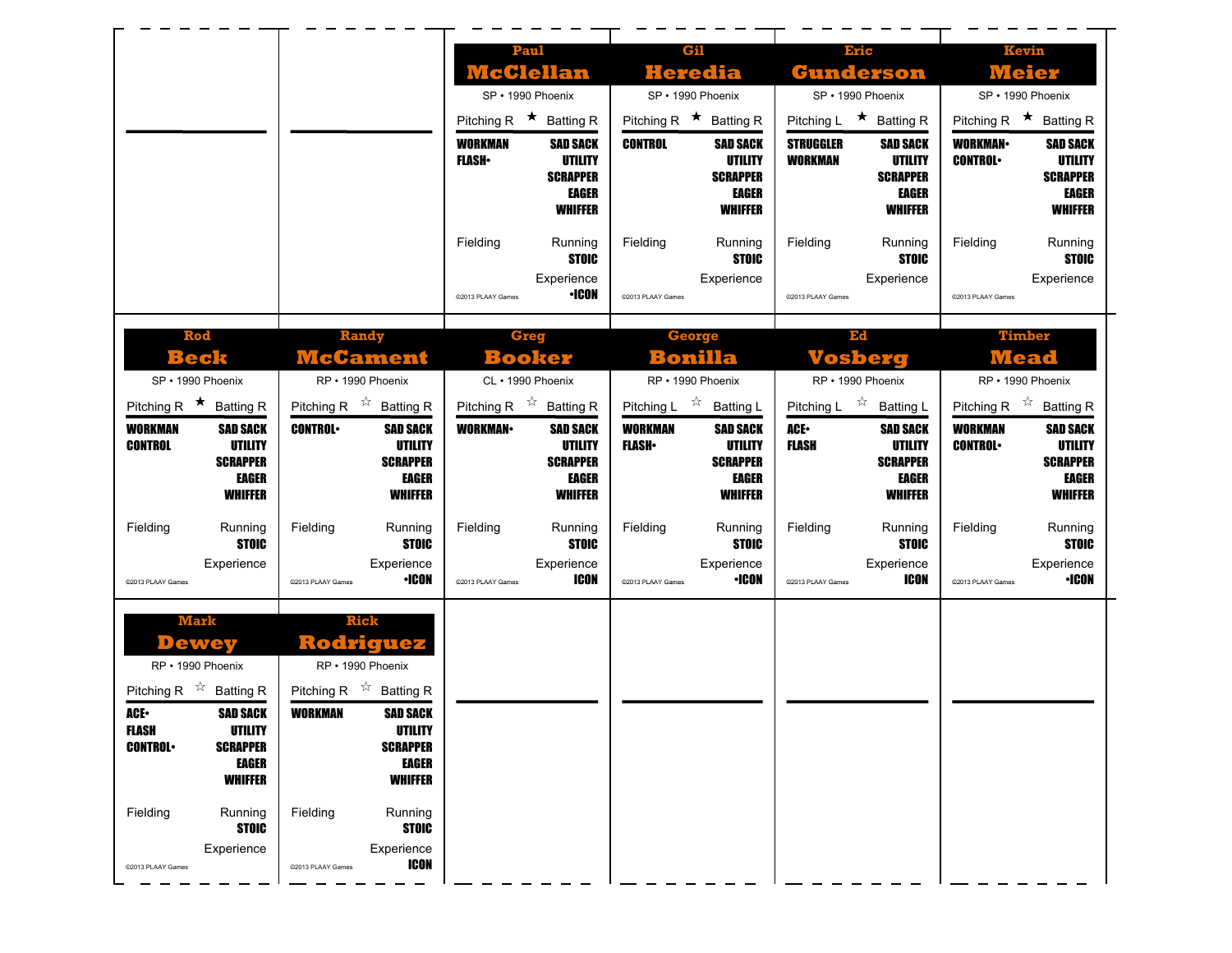| <b>Derek</b><br><b>Parks</b><br>C · 1990 Portland                                                                                     | Jamie<br><b>Nelson</b><br>C · 1990 Portland                                                                           | Paul<br><b>Sorrento</b><br>1B · 1990 Portla                              | <b>Chip</b><br><b>Hale</b><br>2B • 1990 Portland                                         | <b>Scott</b><br><b>Leius</b><br>SS · 1990 Port                             | Doug<br><b>Baker</b><br>SS · 1990 Portland                            |
|---------------------------------------------------------------------------------------------------------------------------------------|-----------------------------------------------------------------------------------------------------------------------|--------------------------------------------------------------------------|------------------------------------------------------------------------------------------|----------------------------------------------------------------------------|-----------------------------------------------------------------------|
| $\star$ Batting R                                                                                                                     | ☆<br><b>Batting R</b>                                                                                                 | $\star$<br><b>Batting L</b>                                              | $\star$<br><b>Batting L</b>                                                              | $\star$ Batting R                                                          | $\overrightarrow{a}$ Batting B                                        |
| <b>•UTILITY</b><br><b>•SAD SACK</b><br>•HR KING<br><b>•EAGER</b><br><b>WHIFFER</b>                                                    | <b>•SCRAPPER</b><br><b>.EAGER</b><br><b>•WHIFFER</b>                                                                  | <b>•CHAMPION</b><br><b>•SLUGGER</b><br><b>PATIENT</b><br><b>WHIFFER</b>  | <b>·HERO</b><br><b>-SCRAPPER</b><br><b>-PATIENT</b>                                      | <b><i>•UTILITY</i></b><br><b>SCRAPPER</b><br><b>-WHIFFER</b>               | UTILITY<br><b>-SCRAPPER</b><br><b>•PATIENT</b><br><b>WHIFFER</b>      |
| Fielding<br>Running<br><b>STOIC</b><br>Experience<br>@2013 PLAAY Games                                                                | Fielding<br>Running<br><b>STOIC</b><br>Experience<br>ICON<br>@2013 PLAAY Games                                        | Fielding<br>Running<br><b>STOIC</b><br>Experience<br>@2013 PLAAY Games   | Fielding<br>Running<br>Experience<br>@2013 PLAAY Games                                   | Fielding<br>Running<br>Experience<br>@2013 PLAAY Games                     | Fielding<br>Running<br>Experience<br><b>ICON</b><br>@2013 PLAAY Games |
| <b>Terry</b>                                                                                                                          | Pete                                                                                                                  | <b>Dave</b>                                                              | <b>Alonzo</b>                                                                            | Ed                                                                         | Rafael                                                                |
| Jorgenson                                                                                                                             | <b>Dalena</b>                                                                                                         | <b>acas</b>                                                              | <b>Powell</b><br>OF • 1990 Portland                                                      | <b>Naveda</b>                                                              | <b>De Lima</b><br>OF · 1990 Portland                                  |
| <b>BB</b> • 1990 Portland<br>$\star$ Batting R                                                                                        | 3B • 1990 Portland<br>☆<br><b>Batting L</b>                                                                           | OF • 1990 Portland<br>$\star$ Batting R                                  | $\star$ Batting R                                                                        | OF • 1990 Portland<br>$\star$ Batting R                                    | $\overrightarrow{a}$ Batting L                                        |
| <b>WHIFFER</b>                                                                                                                        | ∙HERO<br><b>SCRAPPER</b><br><b>EAGER</b>                                                                              | <b>·UTILITY</b><br><b>-WHIFFER</b>                                       | <b>·HERO</b><br><b>•CHAMPION</b><br><b>WHIFFER</b>                                       | <b>-UTILITY</b><br><b>-SCRAPPER</b><br><b>•PATIENT</b><br><b>.GOOD EYE</b> | UTILITY<br><b>SCRAPPER</b>                                            |
| Fielding<br>Running<br><b>STOIC</b><br>IRON<br>Experience<br>@2013 PLAAY Games                                                        | Fielding<br>Running<br><b>STOIC</b><br>Experience<br>ICON<br>@2013 PLAAY Games                                        | Fielding<br>Running<br><b>•ACTIVE</b><br>Experience<br>@2013 PLAAY Games | Fielding<br>Running<br><b>-ACTIVE</b><br>Experience<br><b>·ICON</b><br>@2013 PLAAY Games | Fielding<br>Running<br><b>STOIC</b><br>Experience<br>@2013 PLAAY Games     | Fielding<br>Running<br>Experience<br>@2013 PLAAY Games                |
| <b>Bernardo</b><br><b>Brito</b>                                                                                                       | Pedro<br><b>Munoz</b>                                                                                                 |                                                                          |                                                                                          |                                                                            |                                                                       |
| OF • 1990 Portland<br>$\overrightarrow{a}$ Batting R<br><b>HERO</b><br><b>•SLUGGER</b><br>•HR KING<br><b>•EAGER</b><br><b>WHIFFER</b> | OF . 1990 Por<br>$\overrightarrow{a}$ Batting R<br><b>•CHAMPION</b><br>•HR KING<br><b>-PATIENT</b><br><b>•WHIFFER</b> |                                                                          |                                                                                          |                                                                            |                                                                       |
| Fielding<br>Running<br><b>STOIC</b><br>Experience<br><b>ICON</b><br>@2013 PLAAY Games                                                 | Fielding<br>Running<br><b>-ACTIVE</b><br>Experience<br>$\cdot$ ICON<br>©2013 PLAAY Games                              |                                                                          |                                                                                          |                                                                            |                                                                       |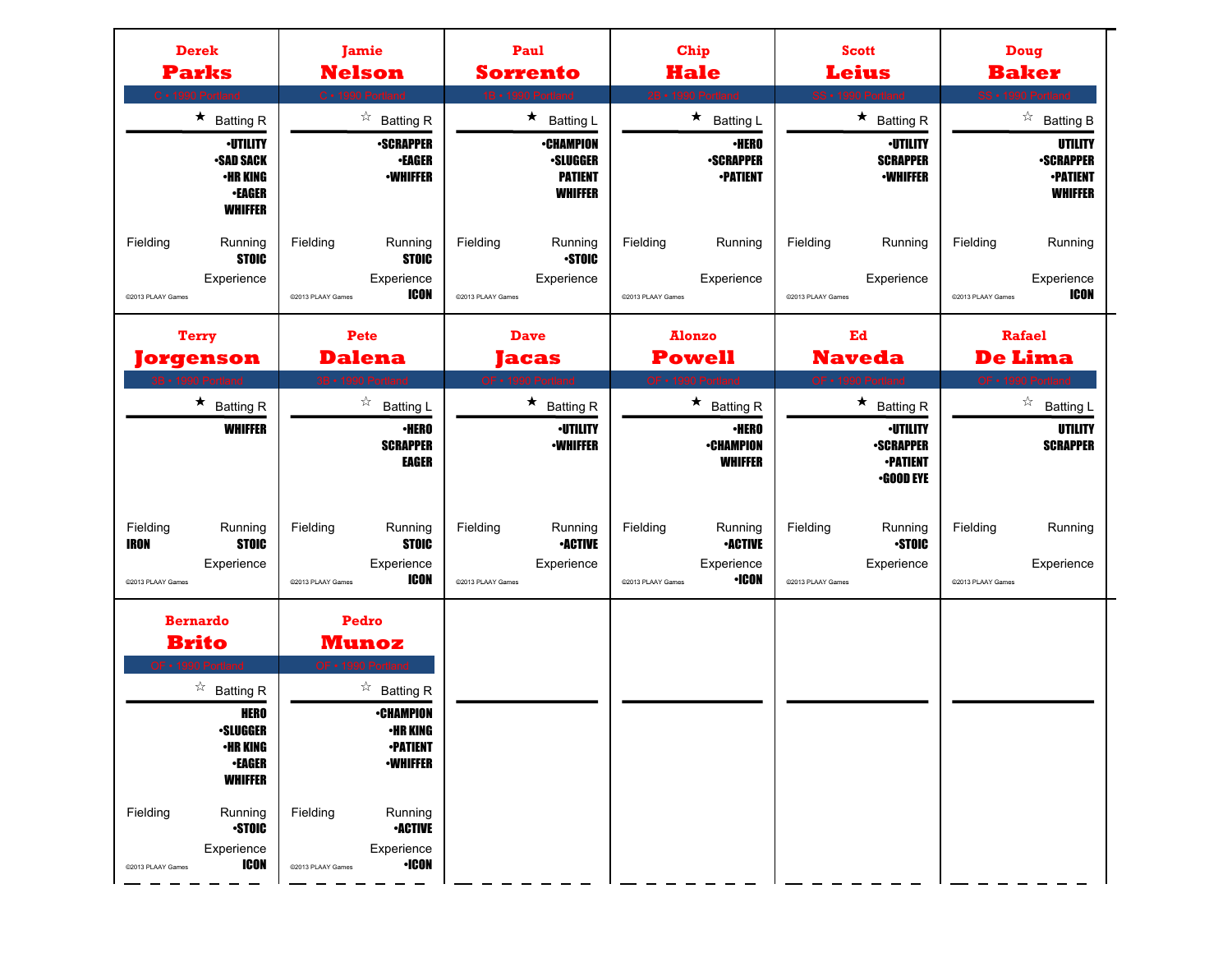|                                                                |                                                                                              |                                                             |                                                                                                          |                                                                                                    | Paul<br><b>Abbott</b>                                                                               |                                   | Larry<br><b>Casian</b>                                                                                                              |                                                                      | <b>Charlie</b><br><b>Scott</b>                                                                                                      |                                                 | <b>Rich</b><br><b>Yett</b>                                                                                        |
|----------------------------------------------------------------|----------------------------------------------------------------------------------------------|-------------------------------------------------------------|----------------------------------------------------------------------------------------------------------|----------------------------------------------------------------------------------------------------|-----------------------------------------------------------------------------------------------------|-----------------------------------|-------------------------------------------------------------------------------------------------------------------------------------|----------------------------------------------------------------------|-------------------------------------------------------------------------------------------------------------------------------------|-------------------------------------------------|-------------------------------------------------------------------------------------------------------------------|
|                                                                |                                                                                              |                                                             |                                                                                                          | Pitching R $\star$                                                                                 | SP · 1990 Portland<br><b>Batting R</b>                                                              | Pitching L                        | SP · 1990 Portland<br>★ Batting R                                                                                                   | Pitching R                                                           | SP · 1990 Portland<br>★ Batting R                                                                                                   | Pitching R                                      | SP · 1990 Portland<br>$\star$<br><b>Batting R</b>                                                                 |
|                                                                |                                                                                              |                                                             |                                                                                                          | <b>WORKMAN</b><br>FLASH<br><b>WILD</b>                                                             | <b>SAD SACK</b><br>UTILITY<br><b>SCRAPPER</b><br>EAGER<br><b>WHIFFER</b>                            | <b>WORKMAN-</b><br><b>CONTROL</b> | <b>SAD SACK</b><br>UTILITY<br><b>SCRAPPER</b><br><b>EAGER</b><br><b>WHIFFER</b>                                                     | <b>WORKMAN-</b><br><b>FLASH</b><br><b>CONTROL</b>                    | <b>SAD SACK</b><br>UTILITY<br><b>SCRAPPER</b><br><b>EAGER</b><br><b>WHIFFER</b>                                                     | <b>STRUGGLER</b><br><b>FLASH</b><br><b>WILD</b> | <b>SAD SACK</b><br>UTILITY<br><b>SCRAPPER</b><br><b>EAGER</b><br><b>WHIFFER</b>                                   |
|                                                                |                                                                                              |                                                             |                                                                                                          | Fielding<br>@2013 PLAAY Games                                                                      | Running<br><b>STOIC</b><br>Experience<br><b>•ICON</b>                                               | Fielding<br>@2013 PLAAY Games     | Running<br><b>STOIC</b><br>Experience                                                                                               | Fielding<br><b>IRON</b><br>@2013 PLAAY Games                         | Running<br><b>STOIC</b><br>Experience<br><b>•ICON</b>                                                                               | Fielding<br>@2013 PLAAY Games                   | Running<br><b>STOIC</b><br>Experience<br><b>ICON</b>                                                              |
| <b>Mike</b>                                                    |                                                                                              |                                                             | Pete                                                                                                     |                                                                                                    | Jimmy                                                                                               |                                   | Pat                                                                                                                                 |                                                                      | Park                                                                                                                                |                                                 | Gary                                                                                                              |
| Cook<br>SP · 1990 Portland                                     |                                                                                              |                                                             | <b>Delkus</b><br>RP · 1990 Portland                                                                      |                                                                                                    | Williams<br>RP · 1990 Portland                                                                      |                                   | <b>Bangtson</b><br>RP · 1990 Portland                                                                                               |                                                                      | Pittman<br>CL · 1990 Portland                                                                                                       |                                                 | <b>Wayne</b><br>RP - 1990 Portland                                                                                |
| Pitching R $\star$ Batting R<br><b>STAR</b>                    | <b>SAD SACK</b><br><b>UTILITY</b><br><b>SCRAPPER</b><br>EAGER<br><b>WHIFFER</b>              | Pitching R $\overrightarrow{x}$ Batting R<br><b>CONTROL</b> | <b>SAD SACK</b><br><b>UTILITY</b><br><b>SCRAPPER</b><br><b>EAGER</b><br><b>WHIFFER</b>                   | Pitching L<br><b>WORKMAN</b><br><b>FLASH</b><br><b>WILD</b>                                        | ☆ Batting L<br><b>SAD SACK</b><br><b>UTILITY</b><br><b>SCRAPPER</b><br>EAGER<br><b>WHIFFER</b>      | <b>STRUGGLER</b><br><b>FLASH</b>  | Pitching R $\overrightarrow{x}$ Batting R<br><b>SAD SACK</b><br><b>UTILITY</b><br><b>SCRAPPER</b><br><b>EAGER</b><br><b>WHIFFER</b> | <b>STRUGGLER</b><br><b>WORKMAN</b><br><b>FLASH</b><br><b>DB WILD</b> | Pitching R $\overrightarrow{x}$ Batting R<br><b>SAD SACK</b><br><b>UTILITY</b><br><b>SCRAPPER</b><br><b>EAGER</b><br><b>WHIFFER</b> | Pitching L<br><b>STAR-</b><br><b>FLASH</b>      | $\overrightarrow{a}$ Batting L<br><b>SAD SACK</b><br>UTILITY<br><b>SCRAPPER</b><br><b>EAGER</b><br><b>WHIFFER</b> |
| Fielding<br>@2013 PLAAY Games                                  | Running<br><b>STOIC</b><br>Experience<br><b>·ICON</b>                                        | Fielding<br>@2013 PLAAY Games                               | Running<br><b>STOIC</b><br>Experience                                                                    | Fielding<br>@2013 PLAAY Games                                                                      | Running<br><b>STOIC</b><br>Experience<br><b>•ICON</b>                                               | Fielding<br>@2013 PLAAY Games     | Running<br><b>STOIC</b><br>Experience                                                                                               | Fielding<br>@2013 PLAAY Games                                        | Running<br><b>STOIC</b><br>Experience                                                                                               | Fielding<br>@2013 PLAAY Games                   | Running<br><b>STOIC</b><br>Experience<br><b>•ICON</b>                                                             |
| Jack<br><b>Savage</b>                                          |                                                                                              |                                                             | Greg<br>ohnson                                                                                           |                                                                                                    | <b>Francisco</b><br><b>Oliveras</b>                                                                 |                                   |                                                                                                                                     |                                                                      |                                                                                                                                     |                                                 |                                                                                                                   |
| Pitching R $\sqrt[3]{x}$<br>ACE<br><b>STAR</b><br><b>FLASH</b> | <b>Batting R</b><br><b>SAD SACK</b><br>UTILITY<br><b>SCRAPPER</b><br>EAGER<br><b>WHIFFER</b> | Pitching R<br><b>WORKMAN</b><br><b>FLASH</b>                | ☆<br><b>Batting R</b><br><b>SAD SACK</b><br><b>UTILITY</b><br><b>SCRAPPER</b><br>EAGER<br><b>WHIFFER</b> | <b>RP · 1990 Port</b><br>Pitching R $\sqrt[3]{x}$<br><b>STAR</b><br><b>FLASH</b><br><b>CONTROL</b> | <b>Batting R</b><br><b>SAD SACK</b><br>UTILITY<br><b>SCRAPPER</b><br><b>EAGER</b><br><b>WHIFFER</b> |                                   |                                                                                                                                     |                                                                      |                                                                                                                                     |                                                 |                                                                                                                   |
| Fielding<br>@2013 PLAAY Games                                  | Running<br><b>STOIC</b><br>Experience<br>$\cdot$ ICON                                        | Fielding<br>@2013 PLAAY Games                               | Running<br><b>STOIC</b><br>Experience                                                                    | Fielding<br>@2013 PLAAY Games                                                                      | Running<br><b>STOIC</b><br>Experience<br><b>ICON</b>                                                |                                   |                                                                                                                                     |                                                                      |                                                                                                                                     |                                                 |                                                                                                                   |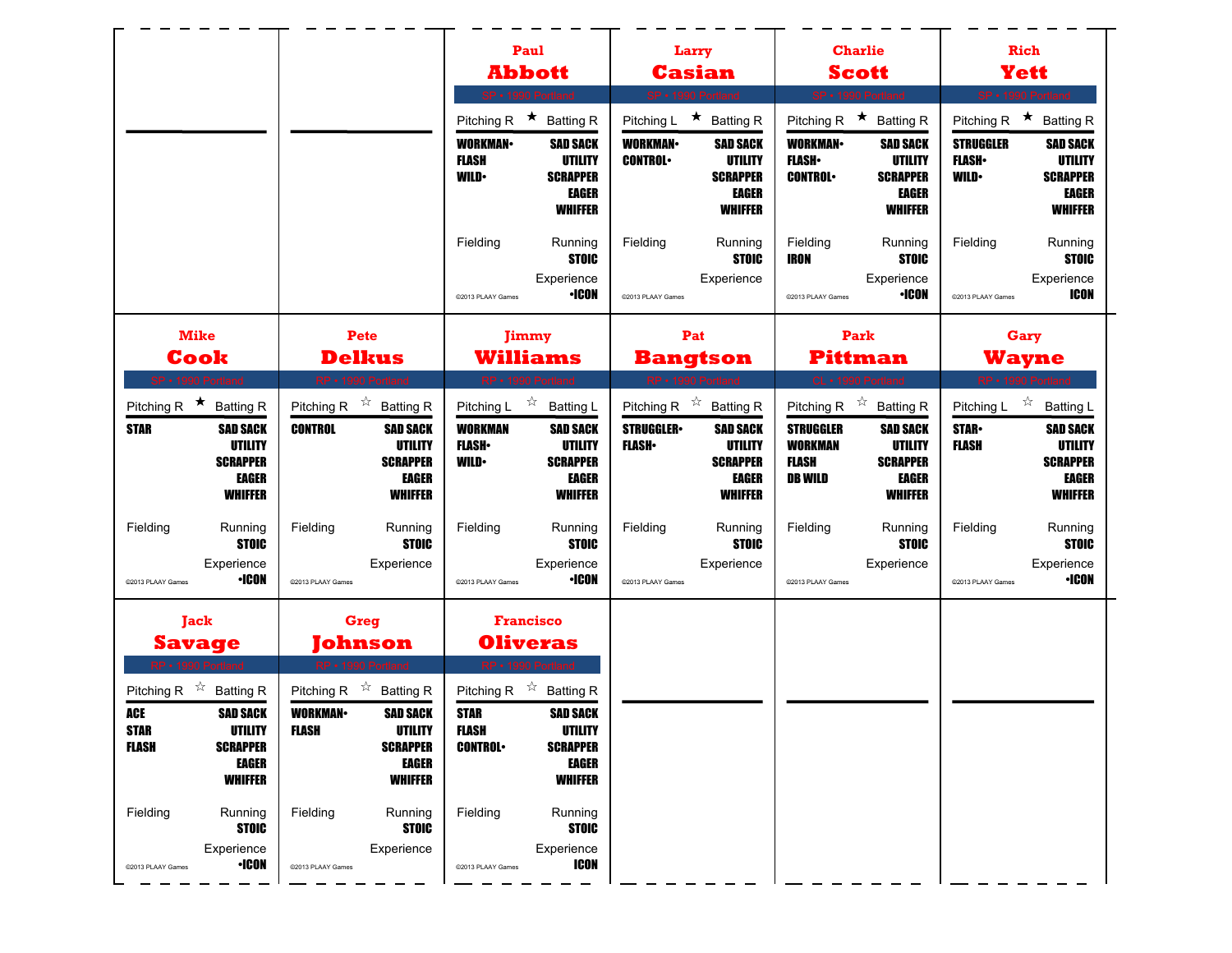| Troy<br><u>Afenir</u><br>$C \cdot 1990$ Tacoma<br>$\star$ Batting R<br><b>•HR KING</b><br><b>WHIFFER</b>                                                                                                           | <b>Russ</b><br><b>McGinnis</b><br>$C \cdot 1990$ Tacoma<br>$\overrightarrow{a}$ Batting R<br><b>•SLUGGER</b><br><b>PATIENT</b><br><b>WHIFFER</b>                                                                                                 | <b>Dann</b><br><b>Howitt</b><br>1B · 1990 Tacoma<br>$\star$ Batting L<br><b>•HERO</b><br><b>•EAGER</b><br><b>WHIFFER</b> | <b>Doug</b><br><u> Jennings</u><br>1B · 1990 Tacoma<br>$\overrightarrow{a}$ Batting L<br><b>HERO</b><br><b>•CHAMPION</b><br><b>-PATIENT</b><br><b>•GOOD EYE</b> | <b>Scott</b><br><b>Hemond</b><br>2B · 1990 Tacoma<br>$\star$ Batting R<br><b>•HR KING</b><br><b>WHIFFER</b>        | $\mathbf{M}$<br><b>Pedrique</b><br>2B · 1990 Tacoma<br>$\overrightarrow{a}$ Batting R<br>$\cdot$ HERO<br><b>SCRAPPER</b>                     |
|--------------------------------------------------------------------------------------------------------------------------------------------------------------------------------------------------------------------|--------------------------------------------------------------------------------------------------------------------------------------------------------------------------------------------------------------------------------------------------|--------------------------------------------------------------------------------------------------------------------------|-----------------------------------------------------------------------------------------------------------------------------------------------------------------|--------------------------------------------------------------------------------------------------------------------|----------------------------------------------------------------------------------------------------------------------------------------------|
| Fielding<br>Running<br><b>STOIC</b><br>Experience<br>•ICON<br>@2013 PLAAY Games                                                                                                                                    | Fielding<br>Running<br><b>STOIC</b><br>IRON<br>Experience<br><b>·ICON</b><br>@2013 PLAAY Games                                                                                                                                                   | Fielding<br>Running<br><b>STOIC</b><br>Experience<br>@2013 PLAAY Games                                                   | Fielding<br>Running<br>Experience<br><b>·ICON</b><br>@2013 PLAAY Games                                                                                          | Fielding<br>Running<br><b>-ACTIVE</b><br>Experience<br>@2013 PLAAY Games                                           | Fielding<br>Running<br><b>STOIC</b><br>Experience<br>ICON<br>@2013 PLAAY Games                                                               |
| <b>Mike</b><br><b>Bordick</b><br>SS · 1990 Tacoma<br>$\star$ Batting R<br>∙UTILITY<br><b>SCRAPPER</b><br><b>•PATIENT</b>                                                                                           | Larry<br><b>Arndt</b><br>3B · 1990 Tacoma<br>$\star$ Batting R<br><b>SCRAPPER</b><br><b>•EAGER</b><br><b>WHIFFER</b>                                                                                                                             | Kevin<br><b>Ward</b><br>OF · 1990 Tacoma<br>$\star$ Batting R<br><b>HERO</b><br><b>-WHIFFER</b>                          | <b>Steve</b><br><b>Howard</b><br>OF • 1990 Tacoma<br>$\star$ Batting R<br><b>·HERO</b><br><b>-PATIENT</b><br><b>WHIFFER</b>                                     | <b>Eric</b><br>Fox<br>OF · 1990 Tacoma<br>$\star$ Batting B<br><b>·HERO</b><br><b>-SCRAPPER</b><br><b>-WHIFFER</b> | <b>Darren</b><br>Lewis<br>OF · 1990 Tacoma<br>$\overrightarrow{a}$ Batting R<br>HERO<br><b>-SCRAPPER</b><br><b>•EAGER</b><br><b>-WHIFFER</b> |
| Fielding<br>Running<br><b>STOIC</b><br>Experience<br>@2013 PLAAY Games                                                                                                                                             | Fielding<br>Running<br>Experience<br><b>·ICON</b><br>@2013 PLAAY Games                                                                                                                                                                           | Fielding<br>Running<br><b>•ACTIVE</b><br>Experience<br>ICON<br>@2013 PLAAY Games                                         | Fielding<br>Running<br><b>•ACTIVE</b><br>Experience<br>ICON<br>@2013 PLAAY Games                                                                                | Fielding<br>Running<br>Experience<br>@2013 PLAAY Games                                                             | Fielding<br>Running<br><b>•ACTIVE</b><br>Experience<br>@2013 PLAAY Games                                                                     |
| <b>Bruce</b><br><b>Fields</b><br>OF • 1990 Tacoma<br>$\overrightarrow{a}$ Batting L<br><b>•HERO</b><br><b>•SCRAPPER</b><br><b>WHIFFER</b><br>Fielding<br>Running<br>Experience<br><b>ICON</b><br>@2013 PLAAY Games | <b>Tim</b><br><b>Casey</b><br>OF · 1990 Tacoma<br>$\sqrt[3]{ }$ Batting L<br><b>•SAD SACK</b><br><b>•SCRAPPER</b><br><b>•PATIENT</b><br><b>WHIFFER</b><br>Fielding<br>Running<br><b>STOIC</b><br>Experience<br>$\cdot$ ICON<br>@2013 PLAAY Games |                                                                                                                          |                                                                                                                                                                 |                                                                                                                    |                                                                                                                                              |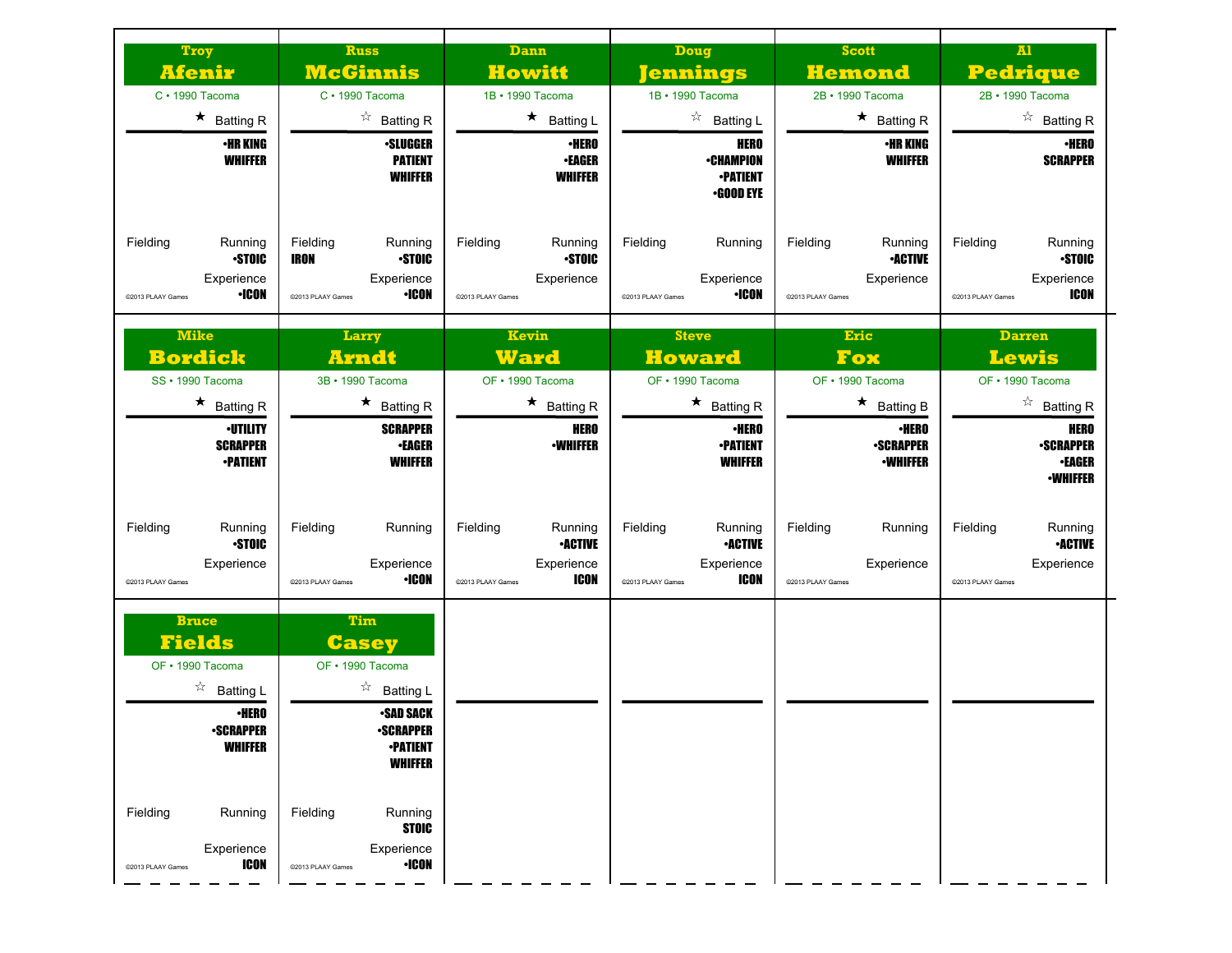|                                                                                                                                                                                                        |                                                                                                                           | Ray                                                                                                                                | <b>Scott</b>                                                                                                                   | <b>Dave</b>                                                                                                       | Ed                                                                                                                |
|--------------------------------------------------------------------------------------------------------------------------------------------------------------------------------------------------------|---------------------------------------------------------------------------------------------------------------------------|------------------------------------------------------------------------------------------------------------------------------------|--------------------------------------------------------------------------------------------------------------------------------|-------------------------------------------------------------------------------------------------------------------|-------------------------------------------------------------------------------------------------------------------|
|                                                                                                                                                                                                        |                                                                                                                           | Young                                                                                                                              | <b>Chiamparino</b>                                                                                                             | <b>Veres</b>                                                                                                      | Wojna                                                                                                             |
|                                                                                                                                                                                                        |                                                                                                                           | SP · 1990 Tacoma<br>Pitching R $\star$ Batting R                                                                                   | SP · 1990 Tacoma<br>Pitching R $\star$ Batting R                                                                               | SP · 1990 Tacoma<br>Pitching R $\star$ Batting R                                                                  | SP · 1990 Tacoma<br>Pitching R $\star$ Batting R                                                                  |
|                                                                                                                                                                                                        |                                                                                                                           | <b>FLASH</b><br><b>SAD SACK</b><br><b>UTILITY</b><br><b>WILD</b><br><b>SCRAPPER</b><br><b>EAGER</b><br><b>WHIFFER</b>              | <b>STAR</b><br><b>SAD SACK</b><br><b>FLASH</b> •<br>UTILITY<br><b>SCRAPPER</b><br><b>CONTROL</b><br>EAGER<br><b>WHIFFER</b>    | <b>WORKMAN-</b><br><b>SAD SACK</b><br>UTILITY<br><b>SCRAPPER</b><br>EAGER<br><b>WHIFFER</b>                       | <b>FLASH</b><br><b>SAD SACK</b><br><b>CONTROL</b><br>UTILITY<br><b>SCRAPPER</b><br><b>EAGER</b><br><b>WHIFFER</b> |
|                                                                                                                                                                                                        |                                                                                                                           | Fielding<br>Running<br><b>STOIC</b><br>Experience<br><b>·ICON</b><br>@2013 PLAAY Games                                             | Fielding<br>Running<br><b>STOIC</b><br>Experience<br>@2013 PLAAY Games                                                         | Fielding<br>Running<br><b>STOIC</b><br>Experience<br>@2013 PLAAY Games                                            | Fielding<br>Running<br><b>IRON</b><br><b>STOIC</b><br>Experience<br><b>ICON</b><br>@2013 PLAAY Games              |
| Joe<br>Law<br>SP · 1990 Tacoma                                                                                                                                                                         | Joe<br><b>Bitker</b><br>CL · 1990 Tacoma                                                                                  | <b>Bruce</b><br><b>Walton</b><br>RP · 1990 Tacoma                                                                                  | <b>Mike</b><br><b>Raczka</b><br>RP · 1990 Tacoma                                                                               | <b>Weston</b><br><b>Weber</b><br>RP · 1990 Tacoma                                                                 | <b>Reese</b><br><b>Lambert</b><br>RP · 1990 Tacoma                                                                |
| Pitching R $\star$ Batting R                                                                                                                                                                           | Pitching R $\overrightarrow{x}$ Batting R                                                                                 | Pitching R $\overrightarrow{x}$ Batting R                                                                                          | Pitching L $\overrightarrow{x}$ Batting L                                                                                      | Pitching R $\overrightarrow{x}$ Batting R                                                                         | Pitching L $\overrightarrow{x}$ Batting L                                                                         |
| <b>STRUGGLER</b><br><b>SAD SACK</b><br><b>UTILITY</b><br><b>FLASH</b> •<br><b>WILD</b><br><b>SCRAPPER</b><br>EAGER<br><b>WHIFFER</b>                                                                   | <b>STAR</b><br><b>SAD SACK</b><br><b>FLASH</b><br>UTILITY<br><b>SCRAPPER</b><br><b>CONTROL</b><br>EAGER<br><b>WHIFFER</b> | <b>STAR</b><br><b>SAD SACK</b><br><b>UTILITY</b><br><b>FLASH</b> •<br><b>SCRAPPER</b><br>CONTROL<br><b>EAGER</b><br><b>WHIFFER</b> | <b>STAR-</b><br><b>SAD SACK</b><br><b>FLASH</b><br><b>UTILITY</b><br><b>WILD</b><br><b>SCRAPPER</b><br>EAGER<br><b>WHIFFER</b> | <b>WORKMAN</b><br><b>SAD SACK</b><br><b>UTILITY</b><br><b>WILD•</b><br><b>SCRAPPER</b><br>EAGER<br><b>WHIFFER</b> | <b>STRUGGLER</b><br><b>SAD SACK</b><br>UTILITY<br><b>SCRAPPER</b><br><b>EAGER</b><br><b>WHIFFER</b>               |
| Fielding<br>Running<br><b>STOIC</b><br>Experience<br>•ICON<br>@2013 PLAAY Games                                                                                                                        | Fielding<br>Running<br><b>STOIC</b><br>Experience<br><b>·ICON</b><br>@2013 PLAAY Games                                    | Fielding<br>Running<br><b>STOIC</b><br>Experience<br><b>•ICON</b><br>@2013 PLAAY Games                                             | Fielding<br>Running<br><b>STOIC</b><br>Experience<br><b>·ICON</b><br>@2013 PLAAY Games                                         | Fielding<br>Running<br><b>STOIC</b><br>Experience<br>@2013 PLAAY Games                                            | Fielding<br>Running<br><b>STOIC</b><br>Experience<br><b>•ICON</b><br>@2013 PLAAY Games                            |
| <b>Jeff</b><br><b>Shaver</b><br>RP · 1990 Tacoma<br>Pitching R $\overrightarrow{x}$ Batting R<br><b>STRUGGLER</b><br><b>SAD SACK</b><br>FLASH<br>UTILITY<br><b>SCRAPPER</b><br>EAGER<br><b>WHIFFER</b> |                                                                                                                           |                                                                                                                                    |                                                                                                                                |                                                                                                                   |                                                                                                                   |
| Fielding<br>Running<br><b>STOIC</b><br>Experience<br><b>•ICON</b><br>@2013 PLAAY Games                                                                                                                 |                                                                                                                           |                                                                                                                                    |                                                                                                                                |                                                                                                                   |                                                                                                                   |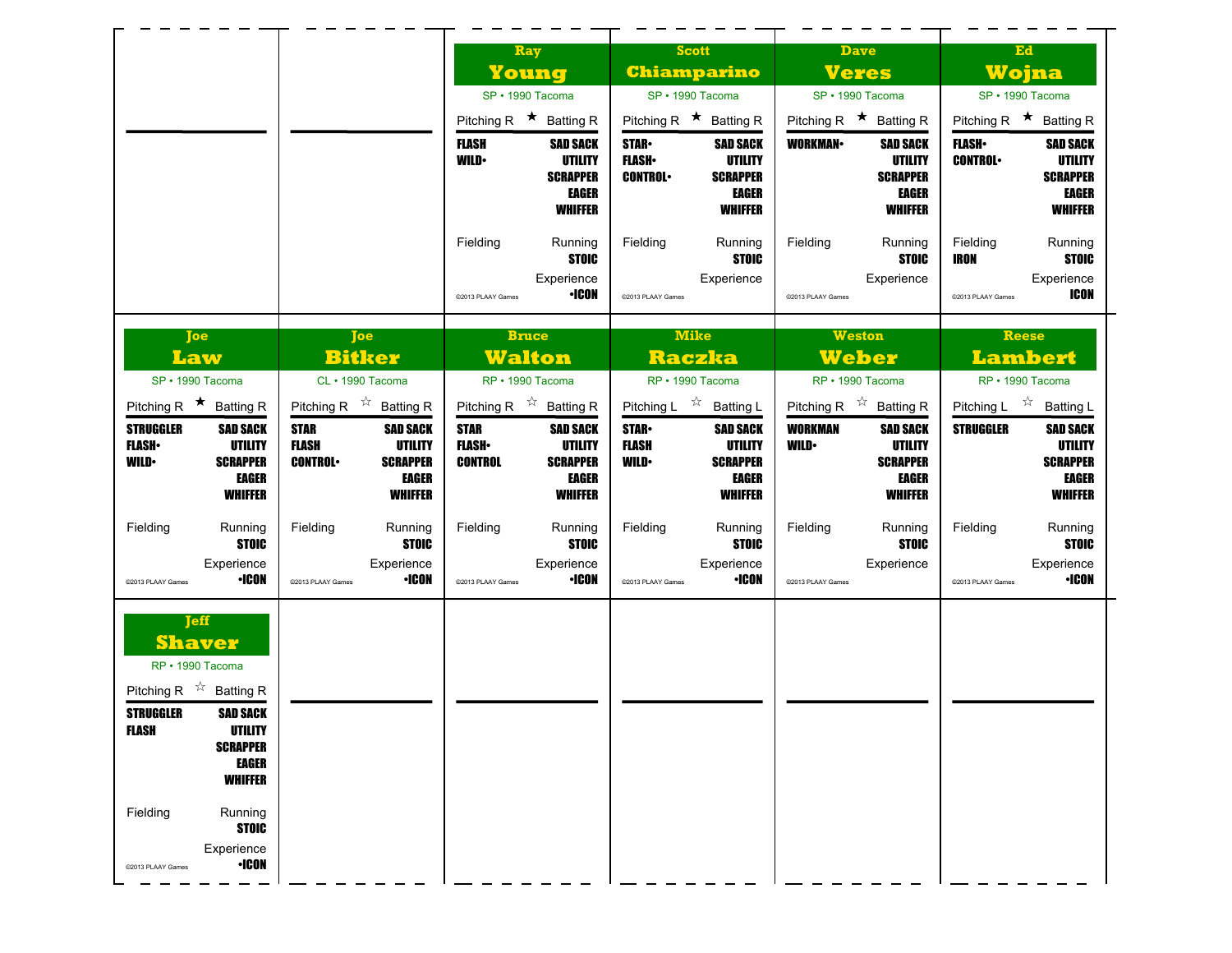| <b>Scott</b>                                                                                       | Carl                                                                           | <b>Mike</b>                                                                                    |                                                                                        |                                                                             | <b>Dave</b>                                                              |
|----------------------------------------------------------------------------------------------------|--------------------------------------------------------------------------------|------------------------------------------------------------------------------------------------|----------------------------------------------------------------------------------------|-----------------------------------------------------------------------------|--------------------------------------------------------------------------|
| <b>Servais</b>                                                                                     | <b>Nichols</b>                                                                 | Simms                                                                                          | <b>Harry</b><br><b>Spilman</b>                                                         | <b>Craig</b><br><b>Smajstrla</b>                                            | <b>Rohde</b>                                                             |
| $C \cdot 1990$ Tucson                                                                              | C · 1990 Tucson                                                                | 1B · 1990 Tucson                                                                               | 1B • 1990 Tucson                                                                       | 2B • 1990 Tucson                                                            | 2B · 1990 Tucson                                                         |
| $\star$ Batting R                                                                                  | $\overrightarrow{a}$ Batting R                                                 | $\star$ Batting R                                                                              | ☆<br><b>Batting L</b>                                                                  | $\star$ Batting B                                                           | $\overrightarrow{a}$ Batting B                                           |
| UTILITY<br><b>EAGER</b><br><b>WHIFFER</b>                                                          | <b>•PATIENT</b><br><b>WHIFFER</b>                                              | ∙HERO<br><b>-PATIENT</b><br><b>WHIFFER</b>                                                     | <b>•HERO</b><br><b>•EAGER</b><br><b>•WHIFFER</b>                                       | <b>•CHAMPION</b><br><b>•SCRAPPER</b><br><b>-PATIENT</b><br><b>.GOOD EYE</b> | HERO<br><b>•CHAMPION</b><br><b>SCRAPPER</b><br><b>PATIENT</b>            |
| Fielding<br>Running<br><b>IRON</b><br><b>STOIC</b><br>Experience<br>∙PROSPECT<br>@2013 PLAAY Games | Fielding<br>Running<br><b>STOIC</b><br>Experience<br>ICON<br>@2013 PLAAY Games | Fielding<br>Running<br><b>STOIC</b><br><b>IRON</b><br>Experience<br>·ICON<br>@2013 PLAAY Games | Fielding<br>Running<br><b>STOIC</b><br>Experience<br>ICON<br>@2013 PLAAY Games         | Fielding<br>Running<br>Experience<br>ICON<br>@2013 PLAAY Games              | Fielding<br>Running<br>Experience<br>@2013 PLAAY Games                   |
| Pedro                                                                                              | <b>Rusty</b>                                                                   | Carl                                                                                           | Doug                                                                                   | Ed                                                                          | Tuffy                                                                    |
| <b>Sanchez</b>                                                                                     | <b>Harris</b>                                                                  | <b>Columbino</b>                                                                               | <b>Strange</b>                                                                         | <b>Renteria</b>                                                             | <b>Rhodes</b>                                                            |
| SS · 1990 Tucson                                                                                   | SS · 1990 Tucson                                                               | 3B · 1990 Tucson                                                                               | 3B · 1990 Tucson                                                                       | 3B · 1990 Tucson                                                            | OF • 1990 Tucson                                                         |
| $\star$ Batting B                                                                                  | $\overrightarrow{a}$ Batting B                                                 | $\star$ Batting R                                                                              | ☆<br><b>Batting B</b>                                                                  | $\overrightarrow{a}$ Batting R                                              | $\star$ Batting L                                                        |
| <b>•SAD SACK</b><br><b>SCRAPPER</b><br><b>WHIFFER</b>                                              | HERO<br><b>SCRAPPER</b><br><b>EAGER</b><br><b>-WHIFFER</b>                     | <b>-SCRAPPER</b><br><b>EAGER</b>                                                               | <b>·UTILITY</b><br><b>SCRAPPER</b><br><b>•EAGER</b><br><b>WHIFFER</b>                  | <b>HERO</b><br><b>-SCRAPPER</b><br><b>•EAGER</b><br><b>WHIFFER</b>          | ∙HERO<br><b>•SCRAPPER</b><br><b>•PATIENT</b><br><b>WHIFFER</b>           |
| Fielding<br>Running<br><b>•ACTIVE</b><br>Experience<br><b>·ICON</b><br>@2013 PLAAY Games           | Fielding<br>Running<br>Experience<br>@2013 PLAAY Games                         | Fielding<br>Running<br><b>IRON</b><br>Experience<br><b>•ICON</b><br>@2013 PLAAY Games          | Fielding<br>Running<br><b>STOIC</b><br>Experience<br><b>•ICON</b><br>@2013 PLAAY Games | Fielding<br>Running<br>Experience<br><b>•ICON</b><br>@2013 PLAAY Games      | Fielding<br>Running<br><b>•ACTIVE</b><br>Experience<br>@2013 PLAAY Games |
| <b>Toe</b>                                                                                         | <b>Gerald</b>                                                                  | <b>Mark</b>                                                                                    | <b>Javier</b>                                                                          |                                                                             |                                                                          |
| <b>Mikulik</b>                                                                                     | Young                                                                          | <b>Davidson</b>                                                                                | Ortiz                                                                                  |                                                                             |                                                                          |
| OF • 1990 Tucson                                                                                   | OF • 1990 Tucson                                                               | OF • 1990 Tucson                                                                               | OF • 1990 Tucson                                                                       |                                                                             |                                                                          |
| $\star$ Batting R                                                                                  | $\star$ Batting B                                                              | $\overrightarrow{a}$ Batting R                                                                 | $\overrightarrow{a}$ Batting R                                                         |                                                                             |                                                                          |
| ∙HERO<br><b>•CHAMPION</b><br><b>SCRAPPER</b><br><b>•EAGER</b>                                      | ∙HERO<br><b>•CHAMPION</b><br><b>SCRAPPER</b><br><b>PATIENT</b>                 | ∙HERO<br><b>•CHAMPION</b><br><b>WHIFFER</b>                                                    | <b>HERO</b><br><b>•CHAMPION</b><br><b>·SLUGGER</b><br><b>WHIFFER</b>                   |                                                                             |                                                                          |
| Fielding<br>Running<br>Experience                                                                  | Fielding<br>Running<br><b>-ACTIVE</b><br>Experience                            | Fielding<br>Running<br>Experience                                                              | Fielding<br>Running<br>Experience                                                      |                                                                             |                                                                          |
| $\cdot$ ICON<br>@2013 PLAAY Games                                                                  | $\cdot$ ICON<br>@2013 PLAAY Games                                              | ICON<br>@2013 PLAAY Games                                                                      | <b>ICON</b><br>@2013 PLAAY Games                                                       |                                                                             |                                                                          |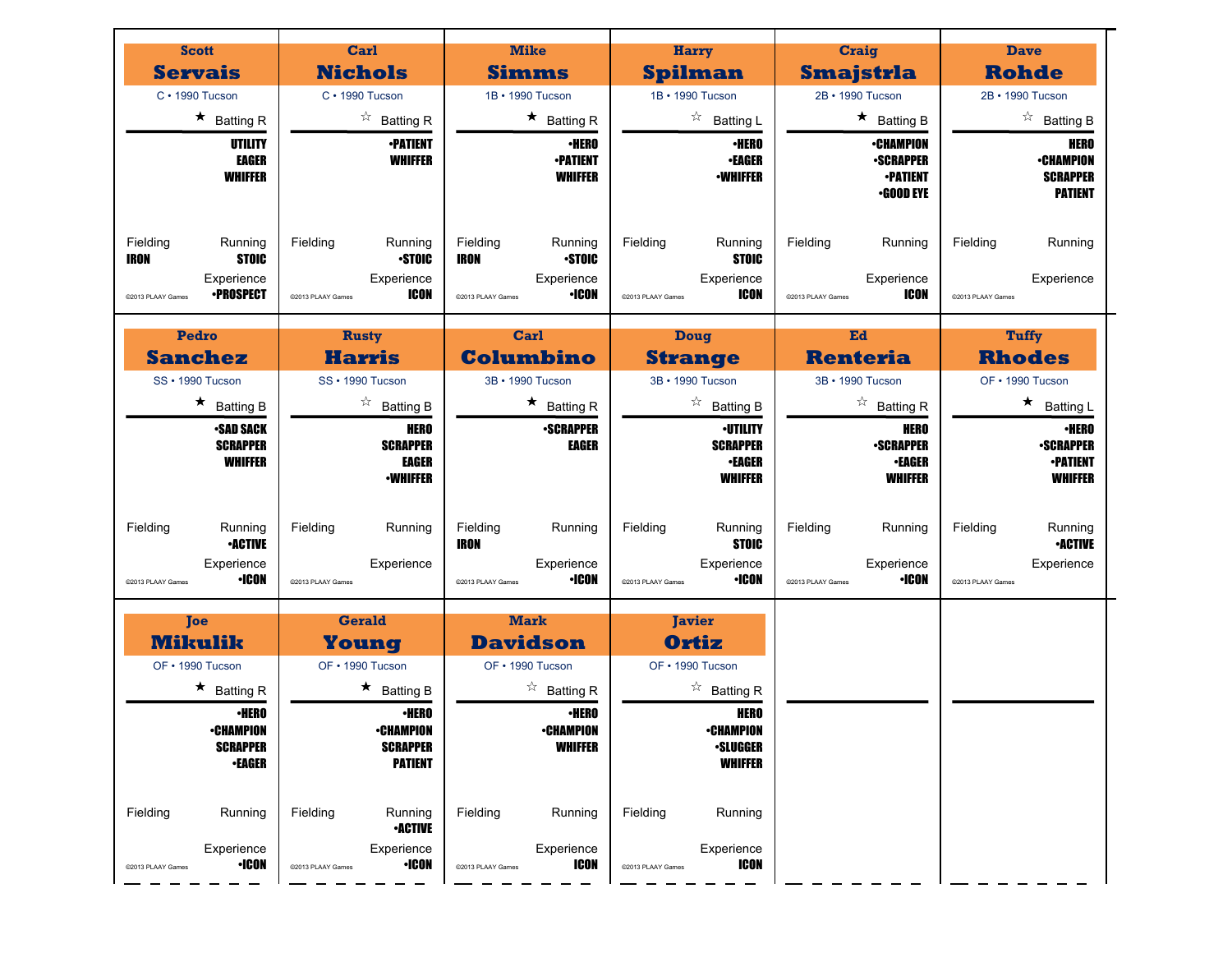|                                                                                                                                  |                                                                                                                | Randy                                                                                                         | <b>Darryl</b>                                                                                                                    | <b>Terry</b>                                                                                              | Lee                                                                                                                 |
|----------------------------------------------------------------------------------------------------------------------------------|----------------------------------------------------------------------------------------------------------------|---------------------------------------------------------------------------------------------------------------|----------------------------------------------------------------------------------------------------------------------------------|-----------------------------------------------------------------------------------------------------------|---------------------------------------------------------------------------------------------------------------------|
|                                                                                                                                  |                                                                                                                | <b>Hennis</b>                                                                                                 | <b>Kile</b>                                                                                                                      | <b>Clark</b>                                                                                              | <b>Tunnell</b>                                                                                                      |
|                                                                                                                                  |                                                                                                                | SP · 1990 Tucson                                                                                              | SP · 1990 Tucson                                                                                                                 | SP · 1990 Tucson                                                                                          | SP · 1990 Tucson                                                                                                    |
|                                                                                                                                  |                                                                                                                | Pitching R $\star$ Batting R                                                                                  | Pitching R $\star$ Batting R                                                                                                     | Pitching R $\star$ Batting R                                                                              | Pitching R $\star$ Batting R                                                                                        |
|                                                                                                                                  |                                                                                                                | <b>WORKMAN-</b><br><b>SAD SACK</b><br>UTILITY<br><b>FLASH</b> •<br><b>SCRAPPER</b><br>EAGER<br><b>WHIFFER</b> | <b>STRUGGLER</b><br><b>SAD SACK</b><br><b>WORKMAN</b><br>UTILITY<br><b>FLASH</b> •<br><b>SCRAPPER</b><br>EAGER<br><b>WHIFFER</b> | <b>STAR</b><br><b>SAD SACK</b><br><b>CONTROL</b><br>UTILITY<br><b>SCRAPPER</b><br>EAGER<br><b>WHIFFER</b> | <b>WORKMAN</b><br><b>SAD SACK</b><br><b>CONTROL</b><br>UTILITY<br><b>SCRAPPER</b><br><b>EAGER</b><br><b>WHIFFER</b> |
|                                                                                                                                  |                                                                                                                | Fielding<br>Running<br><b>STOIC</b><br>IRON<br>Experience<br>@2013 PLAAY Games                                | Fielding<br>Running<br><b>STOIC</b><br>Experience<br>@2013 PLAAY Games                                                           | Fielding<br>Running<br><b>STOIC</b><br>IRON<br>Experience<br><b>ICON</b><br>@2013 PLAAY Games             | Fielding<br>Running<br><b>STOIC</b><br>Experience<br>•ICON<br>@2013 PLAAY Games                                     |
| <b>Brian</b>                                                                                                                     | <b>Brian</b>                                                                                                   | <b>William</b>                                                                                                | <b>Hector</b>                                                                                                                    | <b>Dave</b>                                                                                               | Randy                                                                                                               |
| <b>Fisher</b>                                                                                                                    | <b>Meyer</b>                                                                                                   | <b>Brennan</b>                                                                                                | <b>Heredia</b>                                                                                                                   | <b>Eichhorn</b>                                                                                           | <b>St. Claire</b>                                                                                                   |
| SP · 1990 Tucson                                                                                                                 | CL · 1990 Tucson                                                                                               | RP · 1990 Tucson                                                                                              | RP · 1990 Tucson                                                                                                                 | RP · 1990 Tucson                                                                                          | RP · 1990 Tucson                                                                                                    |
| Pitching R $\star$ Batting R<br><b>STRUGGLER</b><br><b>SAD SACK</b>                                                              | Pitching R $\overrightarrow{x}$ Batting R<br><b>STAR</b><br><b>SAD SACK</b>                                    | Pitching R $\overrightarrow{x}$ Batting R<br><b>WORKMAN</b><br><b>SAD SACK</b>                                | Pitching R $\overrightarrow{x}$ Batting R<br><b>STRUGGLER</b><br><b>SAD SACK</b>                                                 | Pitching R $\overrightarrow{x}$ Batting B<br><b>STAR</b><br><b>SAD SACK</b>                               | Pitching R $\overrightarrow{x}$ Batting R<br><b>STRUGGLER-</b><br><b>SAD SACK</b>                                   |
| <b>UTILITY</b><br><b>WORKMAN</b>                                                                                                 | <b>CONTROL</b><br>UTILITY                                                                                      | <b>FLASH</b><br>UTILITY                                                                                       | <b>UTILITY</b><br><b>FLASH</b> •                                                                                                 | <b>UTILITY</b><br><b>CONTROL</b>                                                                          | UTILITY<br>WILD∙                                                                                                    |
| <b>SCRAPPER</b>                                                                                                                  | <b>SCRAPPER</b>                                                                                                | <b>CONTROL</b><br><b>SCRAPPER</b>                                                                             | <b>CONTROL</b><br><b>SCRAPPER</b>                                                                                                | <b>SCRAPPER</b>                                                                                           | <b>SCRAPPER</b>                                                                                                     |
| EAGER<br><b>WHIFFER</b>                                                                                                          | EAGER<br><b>WHIFFER</b>                                                                                        | EAGER<br><b>WHIFFER</b>                                                                                       | EAGER<br><b>WHIFFER</b>                                                                                                          | EAGER<br><b>WHIFFER</b>                                                                                   | <b>EAGER</b><br><b>WHIFFER</b>                                                                                      |
| Fielding<br>Running                                                                                                              | Fielding<br>Running                                                                                            | Fielding<br>Running                                                                                           | Fielding<br>Running                                                                                                              | Fielding<br>Running                                                                                       | Fielding<br>Running                                                                                                 |
| <b>STOIC</b><br>Experience<br><b>ICON</b><br>@2013 PLAAY Games                                                                   | <b>STOIC</b><br>Experience<br>@2013 PLAAY Games                                                                | <b>STOIC</b><br>Experience<br><b>·ICON</b><br>@2013 PLAAY Games                                               | <b>STOIC</b><br>Experience<br><b>•ICON</b><br>@2013 PLAAY Games                                                                  | <b>STOIC</b><br>Experience<br><b>·ICON</b><br>@2013 PLAAY Games                                           | <b>STOIC</b><br>Experience<br><b>ICON</b><br>@2013 PLAAY Games                                                      |
| <b>Blaise</b><br><b>Ilsley</b>                                                                                                   | <b>Tose</b><br><b>Cano</b>                                                                                     |                                                                                                               |                                                                                                                                  |                                                                                                           |                                                                                                                     |
| RP · 1990 Tucson<br>Pitching L $\overrightarrow{x}$ Batting L                                                                    | RP · 1990 Tucson<br>Pitching R $\overrightarrow{x}$ Batting R                                                  |                                                                                                               |                                                                                                                                  |                                                                                                           |                                                                                                                     |
| <b>STRUGGLER</b><br><b>SAD SACK</b><br><b>FLASH</b> •<br>UTILITY<br><b>CONTROL</b><br><b>SCRAPPER</b><br>EAGER<br><b>WHIFFER</b> | <b>STRUGGLER</b><br><b>SAD SACK</b><br><b>WORKMAN</b><br>UTILITY<br><b>SCRAPPER</b><br>EAGER<br><b>WHIFFER</b> |                                                                                                               |                                                                                                                                  |                                                                                                           |                                                                                                                     |
| Fielding<br>Running<br><b>STOIC</b><br>Experience                                                                                | Fielding<br>Running<br><b>STOIC</b><br>Experience                                                              |                                                                                                               |                                                                                                                                  |                                                                                                           |                                                                                                                     |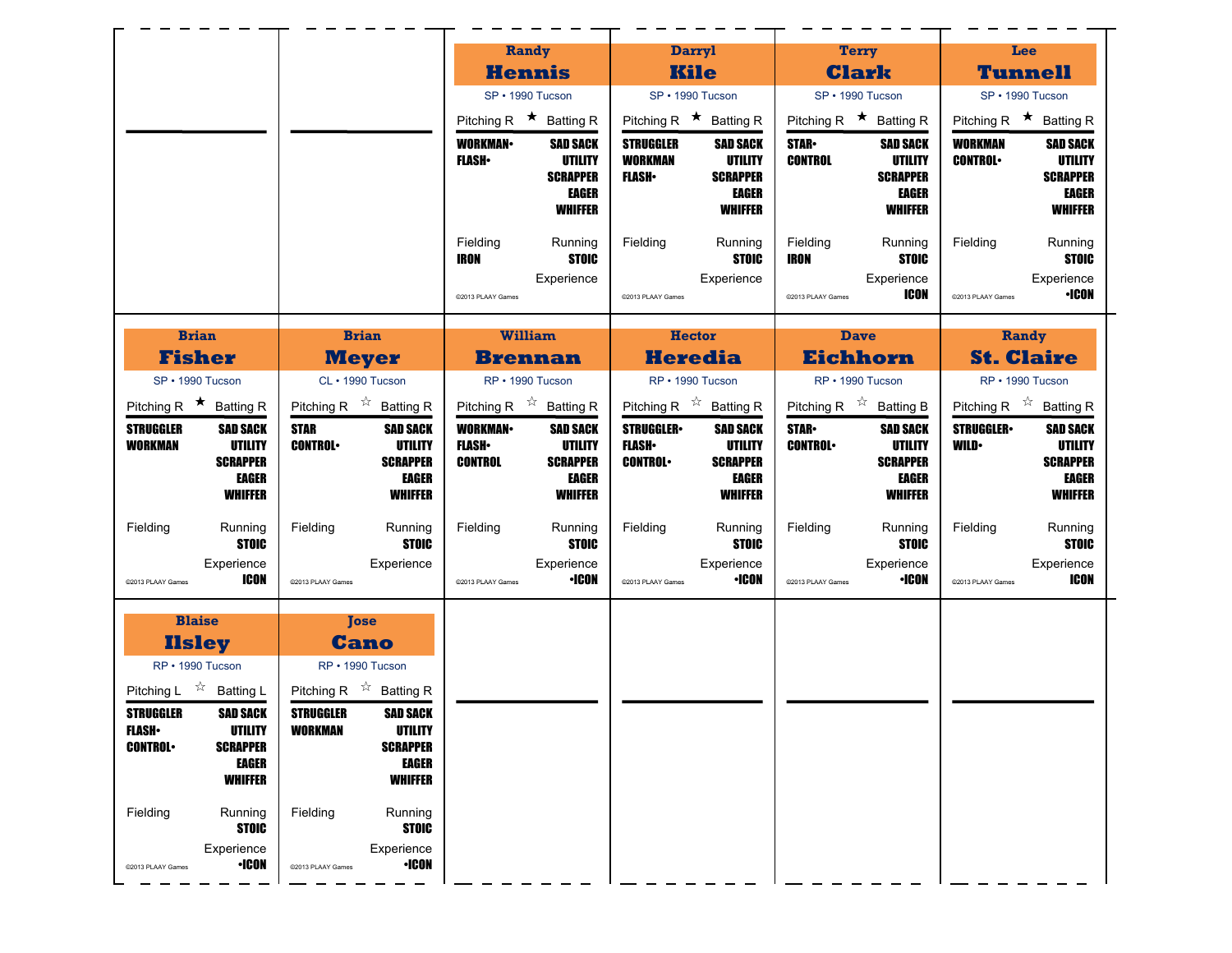| Jerry<br><b>Willard</b>                                                                                                                                                                                                    | Don<br><b>Wakamatsu</b>                                                                                                                                                                                                               | <b>Tracy</b><br><b>Woodson</b>                                                                    | <b>Todd</b><br><b>Trafton</b>                                                                                                      | <b>Norberto</b><br><b>Martin</b>                                                                       | Keith<br><b>Smith</b>                                                                                       |
|----------------------------------------------------------------------------------------------------------------------------------------------------------------------------------------------------------------------------|---------------------------------------------------------------------------------------------------------------------------------------------------------------------------------------------------------------------------------------|---------------------------------------------------------------------------------------------------|------------------------------------------------------------------------------------------------------------------------------------|--------------------------------------------------------------------------------------------------------|-------------------------------------------------------------------------------------------------------------|
| C · 1990 Vancouver<br>$\star$ Batting L<br>$\cdot$ HERO<br><b>•HR KING</b><br><b>PATIENT</b><br><b>-WHIFFER</b>                                                                                                            | C · 1990 Vancouver<br>$\overrightarrow{a}$ Batting R<br><b>·HERO</b><br><b>SCRAPPER</b><br><b>•EAGER</b><br><b>WHIFFER</b>                                                                                                            | 1B/3B · 1990 Vancouver<br>$\star$ Batting R<br><b>•HERO</b><br><b>•HR KING</b><br><b>-WHIFFER</b> | 1B · 1990 Vancouver<br>$\overrightarrow{a}$ Batting R<br><b>•SAD SACK</b><br><b>-SCRAPPER</b><br><b>-PATIENT</b><br><b>WHIFFER</b> | 2B · 1990 Vancouver<br>★ Batting R<br><b>·HERO</b><br><b>SCRAPPER</b><br>EAGER<br><b>-WHIFFER</b>      | SS · 1990 Vancouver<br>$\star$ Batting B<br><b>·UTILITY</b><br><b>-SCRAPPER</b><br><b>-WHIFFER</b>          |
| Fielding<br>Running<br><b>STOIC</b><br>Experience<br>ICON<br>@2013 PLAAY Games                                                                                                                                             | Fielding<br>Running<br>Experience<br><b>·ICON</b><br>@2013 PLAAY Games                                                                                                                                                                | Fielding<br>Running<br>Experience<br><b>·ICON</b><br>@2013 PLAAY Games                            | Fielding<br>Running<br>Experience<br>@2013 PLAAY Games                                                                             | Fielding<br>Running<br>Experience<br><b>•ICON</b><br>@2013 PLAAY Games                                 | Fielding<br>Running<br>Experience<br>ICON<br>@2013 PLAAY Games                                              |
| Rich<br><b>Amaral</b>                                                                                                                                                                                                      | Craig<br><b>Grebeck</b>                                                                                                                                                                                                               | <b>Marlin</b><br><b>McPhail</b>                                                                   | <b>Marcus</b><br><b>Lawton</b>                                                                                                     | Orsino<br>Hill                                                                                         | Ramon<br><b>Sambo</b>                                                                                       |
| SS · 1990 Vancouver<br>$\overrightarrow{a}$ Batting R<br><b>•CHAMPION</b><br><b>-SCRAPPER</b><br><b>PATIENT</b><br><b>-WHIFFER</b>                                                                                         | SS · 1990 Vancouver<br>$\overrightarrow{a}$ Batting R<br><b>•SAD SACK</b><br><b>SCRAPPER</b><br><b>•PATIENT</b><br><b>•WHIFFER</b>                                                                                                    | 3B · 1990 Vancouver<br>$\star$ Batting R<br><b>HERO</b><br><b>-WHIFFER</b>                        | OF • 1990 Vancouver<br>$\star$ Batting B<br><b>SCRAPPER</b><br><b>•EAGER</b>                                                       | OF • 1990 Vancouver<br>$\star$<br><b>Batting L</b><br><b>HERO</b><br><b>•PATIENT</b><br><b>WHIFFER</b> | OF • 1990 Vancouver<br>$\star$<br><b>Batting B</b><br><b>SCRAPPER</b><br><b>•PATIENT</b><br><b>-WHIFFER</b> |
| Fielding<br>Running<br><b>•ACTIVE</b><br>Experience<br>•ICON<br>@2013 PLAAY Games                                                                                                                                          | Fielding<br>Running<br>Experience<br>@2013 PLAAY Games                                                                                                                                                                                | Fielding<br>Running<br>Experience<br>ICON<br>@2013 PLAAY Games                                    | Fielding<br>Running<br>Experience<br><b>·ICON</b><br>@2013 PLAAY Games                                                             | Fielding<br>Running<br>Experience<br>ICON<br>@2013 PLAAY Games                                         | Fielding<br>Running<br><b>ACTIVE</b><br>Experience<br><b>ICON</b><br>@2013 PLAAY Games                      |
| <b>C.L.</b><br><b>Penigar</b><br>OF • 1990 Vancouver<br>$\overrightarrow{a}$ Batting B<br>UTILITY<br><b>•PATIENT</b><br><b>WHIFFER</b><br>Fielding<br>Running<br><b>•ACTIVE</b><br>Experience<br>ICON<br>@2013 PLAAY Games | Dana<br><b>Williams</b><br>OF • 1990 Vancouver<br>$\overrightarrow{a}$ Batting R<br><b>•SAD SACK</b><br><b>•SCRAPPER</b><br><b>EAGER</b><br><b>-WHIFFER</b><br>Fielding<br>Running<br>Experience<br><b>•ICON</b><br>@2013 PLAAY Games |                                                                                                   |                                                                                                                                    |                                                                                                        |                                                                                                             |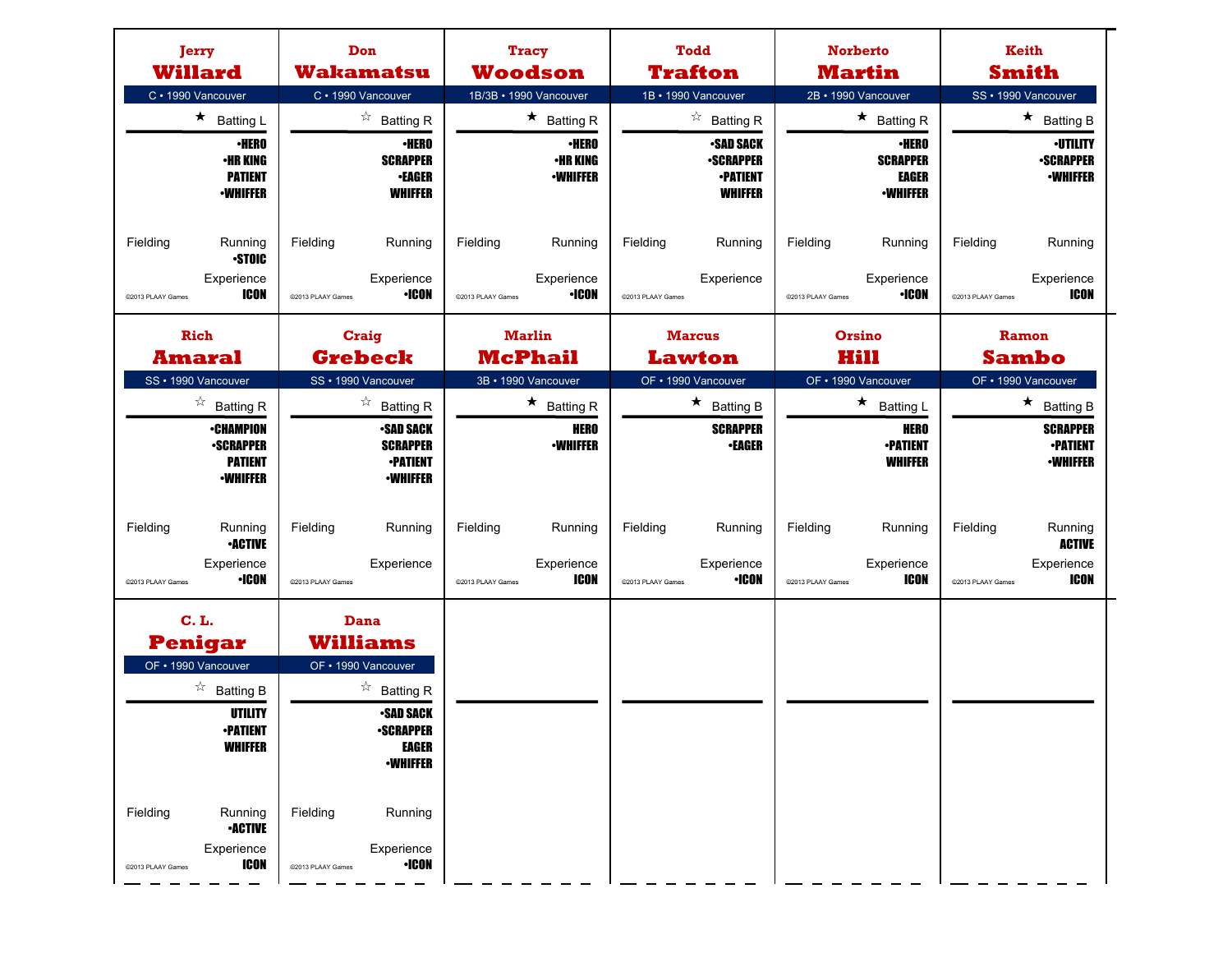|                                                                                                                             |                                                                                        |                                    |                                                                                 |                                               | Grady                                                                           | Jerry                                      |                                                                                 |                                                             | Tom                                                                                    |                                 | <b>Wilson</b>                                                                   |
|-----------------------------------------------------------------------------------------------------------------------------|----------------------------------------------------------------------------------------|------------------------------------|---------------------------------------------------------------------------------|-----------------------------------------------|---------------------------------------------------------------------------------|--------------------------------------------|---------------------------------------------------------------------------------|-------------------------------------------------------------|----------------------------------------------------------------------------------------|---------------------------------|---------------------------------------------------------------------------------|
|                                                                                                                             |                                                                                        |                                    |                                                                                 |                                               | Hall                                                                            |                                            | <b>Kutzler</b>                                                                  |                                                             | <b>Drees</b>                                                                           |                                 | <b>Alvarez</b>                                                                  |
|                                                                                                                             |                                                                                        |                                    |                                                                                 |                                               | SP · 1990 Vancouver                                                             | SP · 1990 Vancouver                        |                                                                                 |                                                             | SP · 1990 Vancouver                                                                    |                                 | SP · 1990 Vancouver                                                             |
|                                                                                                                             |                                                                                        |                                    |                                                                                 | Pitching L                                    | ★ Batting R                                                                     | Pitching R $\star$ Batting L               |                                                                                 | Pitching L                                                  | $\star$ Batting B                                                                      | Pitching L                      | $\star$<br>Batting L                                                            |
|                                                                                                                             |                                                                                        |                                    |                                                                                 | <b>FLASH</b>                                  | <b>SAD SACK</b><br>UTILITY<br><b>SCRAPPER</b><br><b>EAGER</b><br><b>WHIFFER</b> | <b>FLASH</b><br><b>CONTROL</b>             | <b>SAD SACK</b><br>UTILITY<br><b>SCRAPPER</b><br><b>EAGER</b><br><b>WHIFFER</b> | <b>FLASH</b>                                                | <b>SAD SACK</b><br>UTILITY<br><b>SCRAPPER</b><br>EAGER<br><b>WHIFFER</b>               | <b>STRUGGLER</b><br><b>WILD</b> | SAD SACK<br>UTILITY<br><b>SCRAPPER</b><br><b>EAGER</b><br><b>WHIFFER</b>        |
|                                                                                                                             |                                                                                        |                                    |                                                                                 | Fielding                                      | Running<br><b>STOIC</b><br>Experience                                           | Fielding                                   | Running<br><b>STOIC</b><br>Experience                                           | Fielding                                                    | Running<br><b>STOIC</b><br>Experience                                                  | Fielding                        | Running<br><b>STOIC</b><br>Experience                                           |
|                                                                                                                             |                                                                                        |                                    |                                                                                 | @2013 PLAAY Games                             |                                                                                 | @2013 PLAAY Games                          |                                                                                 | @2013 PLAAY Games                                           | <b>•ICON</b>                                                                           | @2013 PLAAY Games               |                                                                                 |
| <b>Roberto</b>                                                                                                              |                                                                                        |                                    | <b>Steve</b>                                                                    |                                               | <b>Tose</b>                                                                     | <b>Ravelo</b>                              |                                                                                 | <b>Shawn</b>                                                |                                                                                        |                                 | John                                                                            |
|                                                                                                                             | <b>Hernandez</b>                                                                       |                                    | <b>Rosenburg</b>                                                                |                                               | <b>Segura</b>                                                                   | <b>Manzanillo</b>                          |                                                                                 | <b>Hillegas</b>                                             |                                                                                        |                                 | <b>Pawlowski</b>                                                                |
| SP · 1990 Vancouver                                                                                                         |                                                                                        |                                    | RP • 1990 Vancouver                                                             |                                               | RP · 1990 Vancouver                                                             | RP · 1990 Vancouver                        |                                                                                 | CL · 1990 Vancouver                                         |                                                                                        | RP · 1990 Vancouver             |                                                                                 |
|                                                                                                                             | Pitching R $\star$ Batting R                                                           |                                    | Pitching L $\overrightarrow{x}$ Batting L                                       |                                               | Pitching R $\overrightarrow{x}$ Batting R                                       | Pitching L $\overrightarrow{x}$ Batting L  |                                                                                 | Pitching R $\overrightarrow{x}$ Batting R                   |                                                                                        |                                 | Pitching R $\overrightarrow{x}$ Batting R                                       |
| <b>STAR</b><br><b>FLASH</b><br><b>CONTROL</b>                                                                               | <b>SAD SACK</b><br>UTILITY<br><b>SCRAPPER</b><br>EAGER<br><b>WHIFFER</b>               | <b>STAR</b><br><b>FLASH</b>        | <b>SAD SACK</b><br>UTILITY<br><b>SCRAPPER</b><br><b>EAGER</b><br><b>WHIFFER</b> | <b>WORKMAN</b><br><b>FLASH</b><br><b>WILD</b> | <b>SAD SACK</b><br>UTILITY<br><b>SCRAPPER</b><br><b>EAGER</b><br><b>WHIFFER</b> | <b>STAR</b><br><b>FLASH</b><br><b>WILD</b> | <b>SAD SACK</b><br>UTILITY<br><b>SCRAPPER</b><br><b>EAGER</b><br><b>WHIFFER</b> | <b>ACE</b><br><b>STAR</b><br><b>FLASH</b><br><b>CONTROL</b> | <b>SAD SACK</b><br><b>UTILITY</b><br><b>SCRAPPER</b><br><b>EAGER</b><br><b>WHIFFER</b> | <b>WORKMAN</b><br><b>FLASH</b>  | <b>SAD SACK</b><br>UTILITY<br><b>SCRAPPER</b><br><b>EAGER</b><br><b>WHIFFER</b> |
| Fielding                                                                                                                    | Running<br><b>STOIC</b><br>Experience                                                  | Fielding                           | Running<br><b>STOIC</b><br>Experience                                           | Fielding                                      | Running<br><b>STOIC</b><br>Experience                                           | Fielding                                   | Running<br><b>STOIC</b><br>Experience                                           | Fielding                                                    | Running<br><b>STOIC</b><br>Experience                                                  | Fielding                        | Running<br><b>STOIC</b><br>Experience                                           |
| @2013 PLAAY Games                                                                                                           |                                                                                        | @2013 PLAAY Games                  |                                                                                 | @2013 PLAAY Games                             | ICON                                                                            | @2013 PLAAY Games                          | <b>•ICON</b>                                                                    | @2013 PLAAY Games                                           | <b>•ICON</b>                                                                           | @2013 PLAAY Games               | <b>•ICON</b>                                                                    |
| <b>Tony</b>                                                                                                                 |                                                                                        |                                    |                                                                                 |                                               |                                                                                 |                                            |                                                                                 |                                                             |                                                                                        |                                 |                                                                                 |
|                                                                                                                             |                                                                                        |                                    | <b>Mike</b>                                                                     |                                               | <b>Rich</b>                                                                     |                                            |                                                                                 |                                                             |                                                                                        |                                 |                                                                                 |
|                                                                                                                             | Menendez                                                                               |                                    | <b>Campbell</b>                                                                 |                                               | <b>Scheid</b>                                                                   |                                            |                                                                                 |                                                             |                                                                                        |                                 |                                                                                 |
| RP · 1990 Vancouver                                                                                                         |                                                                                        |                                    | RP • 1990 Vancouver                                                             |                                               | RP · 1990 Vancouver                                                             |                                            |                                                                                 |                                                             |                                                                                        |                                 |                                                                                 |
|                                                                                                                             |                                                                                        |                                    | Pitching R $\overrightarrow{x}$ Batting R                                       | Pitching L $\sqrt[3]{x}$                      | <b>Batting L</b>                                                                |                                            |                                                                                 |                                                             |                                                                                        |                                 |                                                                                 |
|                                                                                                                             | <b>SAD SACK</b><br><b>UTILITY</b><br><b>SCRAPPER</b><br><b>EAGER</b><br><b>WHIFFER</b> | <b>STRUGGLER</b><br><b>FLASH</b> • | <b>SAD SACK</b><br>UTILITY<br><b>SCRAPPER</b><br>EAGER<br><b>WHIFFER</b>        | <b>STAR</b><br><b>FLASH</b><br><b>CONTROL</b> | <b>SAD SACK</b><br>UTILITY<br><b>SCRAPPER</b><br>EAGER<br><b>WHIFFER</b>        |                                            |                                                                                 |                                                             |                                                                                        |                                 |                                                                                 |
| Pitching R $\overrightarrow{x}$ Batting R<br><b>STAR</b><br><b>FLASH</b><br><b>CONTROL</b><br>Fielding<br>@2013 PLAAY Games | Running<br><b>STOIC</b><br>Experience<br><b>•ICON</b>                                  | Fielding<br>@2013 PLAAY Games      | Running<br><b>STOIC</b><br>Experience<br>$\cdot$ ICON                           | Fielding<br>@2013 PLAAY Games                 | Running<br><b>STOIC</b><br>Experience                                           |                                            |                                                                                 |                                                             |                                                                                        |                                 |                                                                                 |